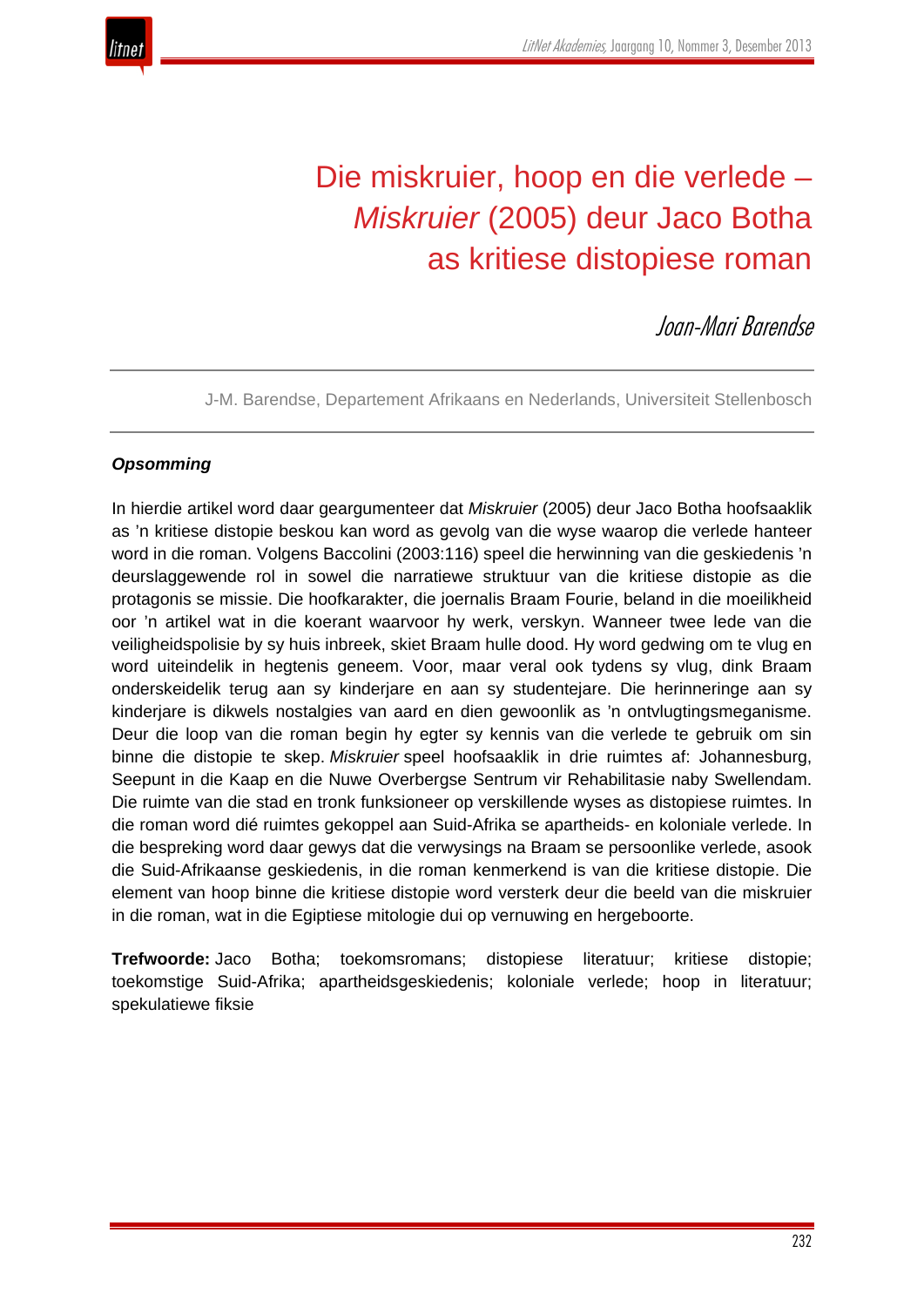

#### *Abstract*

# **The dung beetle, hope and the past –** *Miskruier* **(Dung beetle) (2005) by Jaco Botha as a critical dystopian novel**

Jaco Botha's *Miskruier* (Dung beetle) (2005) is one of seven Afrikaans novels published from 2001 to 2009 which depict a dystopian future South Africa. The other six novels are: *Oemkontoe van die nasie* (Umkhonto of the nation) (2001) by P.J. Haasbroek, *Hotel Atlantis* (2002) and *Raka die roman* (Raka the novel, 2005, by Koos Kombuis, *Horrelpoot* (2006; English version *Trencherman*, 2008), by Eben Venter, *Die nege kerse van Magriet* (The nine candles of Magriet) (2006) by Barend P.J. Erasmus and *Wederkoms* – *Die lewe en geskiedenis van Jannes Hoop* (The second coming – The life and times of Jannes Hoop) (2009) by Louis Krüger.

This paper explores *Miskruier* as a critical dystopian text. Sargent (quoted in Baccolini and Moylan 2003:7) defines the critical dystopia as a dystopia which contains at least one utopian enclave or the hope that the dystopia can be replaced by a utopia. Baccolini (2003) identifies the use of the past, history, and memory as central themes in critical dystopian literature. These themes relate to issues such as the acceptance of responsibility and reconciliation. In critical dystopian literature the recovery of history and the past is often linked to the narrative structure of the novel, as well as to the protagonist's mission. According to Baccolini (2003:116), in the critical dystopia "history is central and necessary for the development of resistance and the maintenance of hope, even when it is a dystopian history that is remembered". In the classical dystopia, on the other hand, the recovery of the past is characterised by nostalgia and historical amnesia. It is not acknowledged that the dystopian future is a result of past actions (Baccolini 2006:113–34).

The protagonist in *Miskruier*, a journalist named Braam Fourie, gets into trouble with the authorities after one of his colleagues publishes a damning article about the ruling party with Braam's name on it. Braam shoots and kills two members of the security police whom he mistakes for burglars. He is forced to flee from his home and family in Johannesburg to Cape Town, and is eventually arrested. Throughout his escape and incarceration he is confronted with his personal past, as well as South Africa's colonial and apartheid history.

Graham (2009:89–90) uses the term *urban palimpsests* to describe how the layers of different eras are visible in city spaces. In this paper it is shown that South Africa's colonial history is reflected in the description of Cape Town and Johannesburg in the novel. Themba Molelefe, a powerful drug lord who helps Braam to escape, is portrayed as a new kind of colonialist. In *Miskruier* it is suggested that the injustices of the past are repeated in postcolonial South Africa. The future South Africa depicted in the novel is not divided by race, but by socio-economic status. The portrayal of the cities in the novel can be linked to Halper and Muzzio's (2007:383) description of "failed cities" or "feral cities" in which "smuggling, black marketeering, extortion, and theft supersede the regulated marketplace; and the rich purchase such security as they can and the poor suffer as they must". The lawlessness and socio-economic divide portrayed in *Miskruier* can be seen as commentary on the South African situation in 2005, when the novel was published.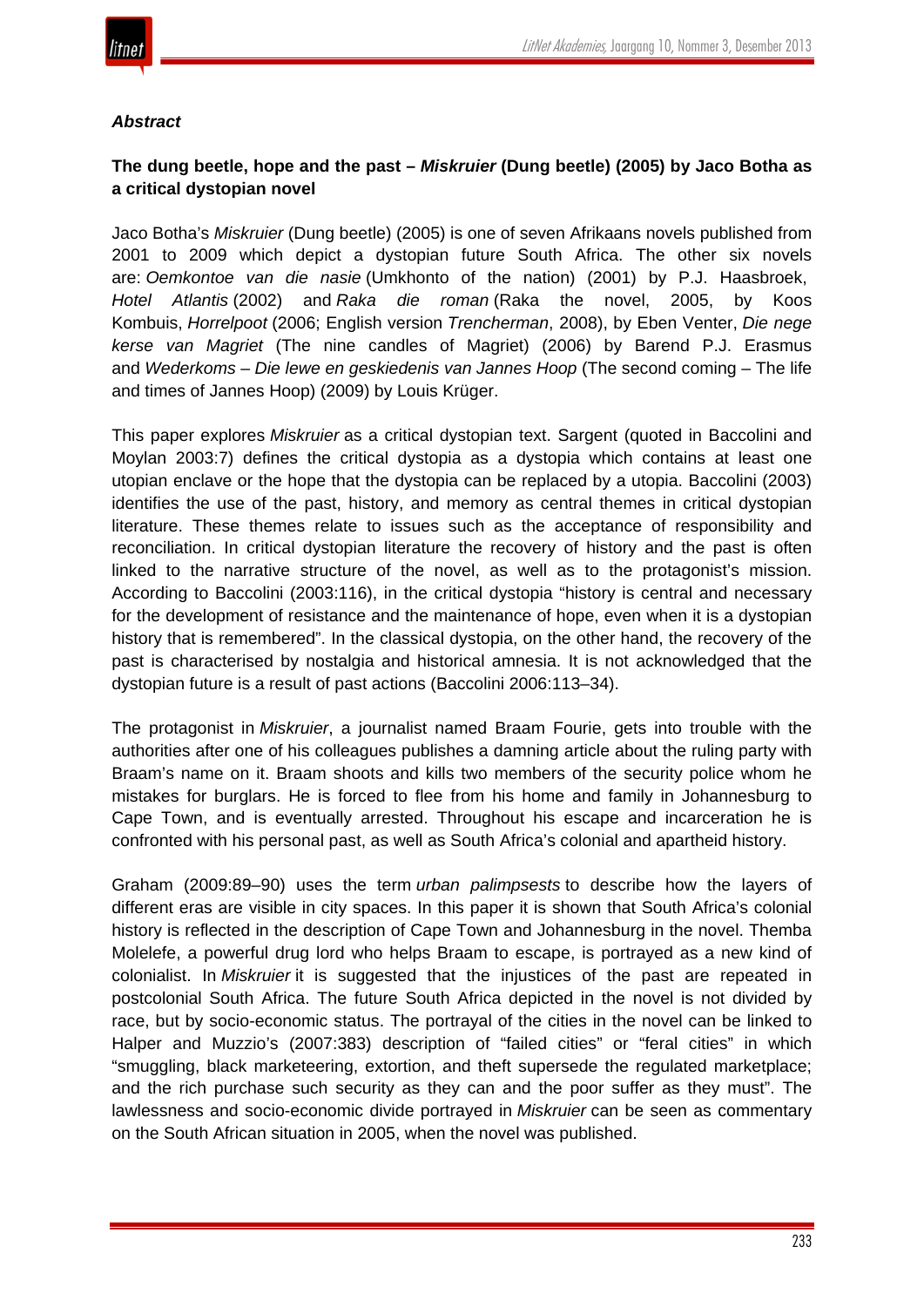

Through Braam's personal past, South Africa's apartheid history is recalled in the novel. As a student Braam worked for the apartheid government. He took part in many violent raids against suspected anti-apartheid activists. During his journey he is faced with the repressed guilt he has about his actions in the past. Although Braam reflects on the past in this part of the novel, he does not yet use his knowledge of the past to empower himself. He also does not accept responsibility for the past at this stage. He justifies his behaviour by saying that, at the time, he was indoctrinated by the apartheid government.

The roles of the apartheid past are reversed when Braam is arrested and imprisoned. During apartheid Braam was the one who took prisoners; now he is the prisoner. Playing on this reversal of roles, the prison guards in the novel have the names of anti-apartheid freedom fighters as nicknames: "Nelson" (Nelson Mandela), "Walter" (Walter Sisulu), "Govan" (Govan Mbeki) and "Oliver" (Oliver Tambo).

In prison Braam starts to use his past in a constructive manner, and becomes a typical critical dystopian protagonist. The apartheid history serves as a tool in his resistance against his oppressors. Braam uses the torture that is inflicted on him, as well as his own imprisonment, to come to terms with his guilt. By confronting and accepting responsibility for the past he gains the insight to build his own resistance.

Braam and some of the other inmates attempt to escape from the prison. During this attempt, Braam sees a dung beetle flying towards the sun. Beukes (2006:233) and Hambidge (2005:11) give a negative connotation to the image of the dung beetle in the novel. They consider it to be a symbol of Braam's "foul-smelling" past weighing him down as the ball of dung does the beetle. However, in Egyptian mythology the dung beetle (scarab) is associated with rebirth and new beginnings (Gadalla 2003:105). Braam's first escape fails, but he tries to escape again and again. At the end of the novel he is still in prison, but the promise of freedom remains. The critical dystopia often does not have a happy ending, but rather an open ending in which the protagonist faces his or her choices and responsibilities (Baccolini 2003:130).

In *Miskruier* the protagonist Braam is empowered by his engagement with the past. References to South Africa's colonial and apartheid history serve as commentary on contemporary South Africa, and as a warning that the mistakes of the past should not be repeated. The hope of the critical dystopia is present in Braam's acceptance of responsibility and continued resistance within the dystopian space. The element of hope is further supported by the image of the dung beetle, a symbol of regeneration.

**Keywords:** Jaco Botha; dystopian literature; critical dystopia; future South Africa; apartheid history; colonial history; hope in literature; speculative fiction

#### **1. Inleiding**

Jaco Botha se *Miskruier* verskyn in 2005 en speel ten tye van publikasie af in 'n toekomstige Suid-Afrika van 2009. In talle onlangse studies word daar gewys dat daar in die 21ste eeu 'n toename in Afrikaanse toekomsromans is wat binne die raamwerk van distopiese literatuur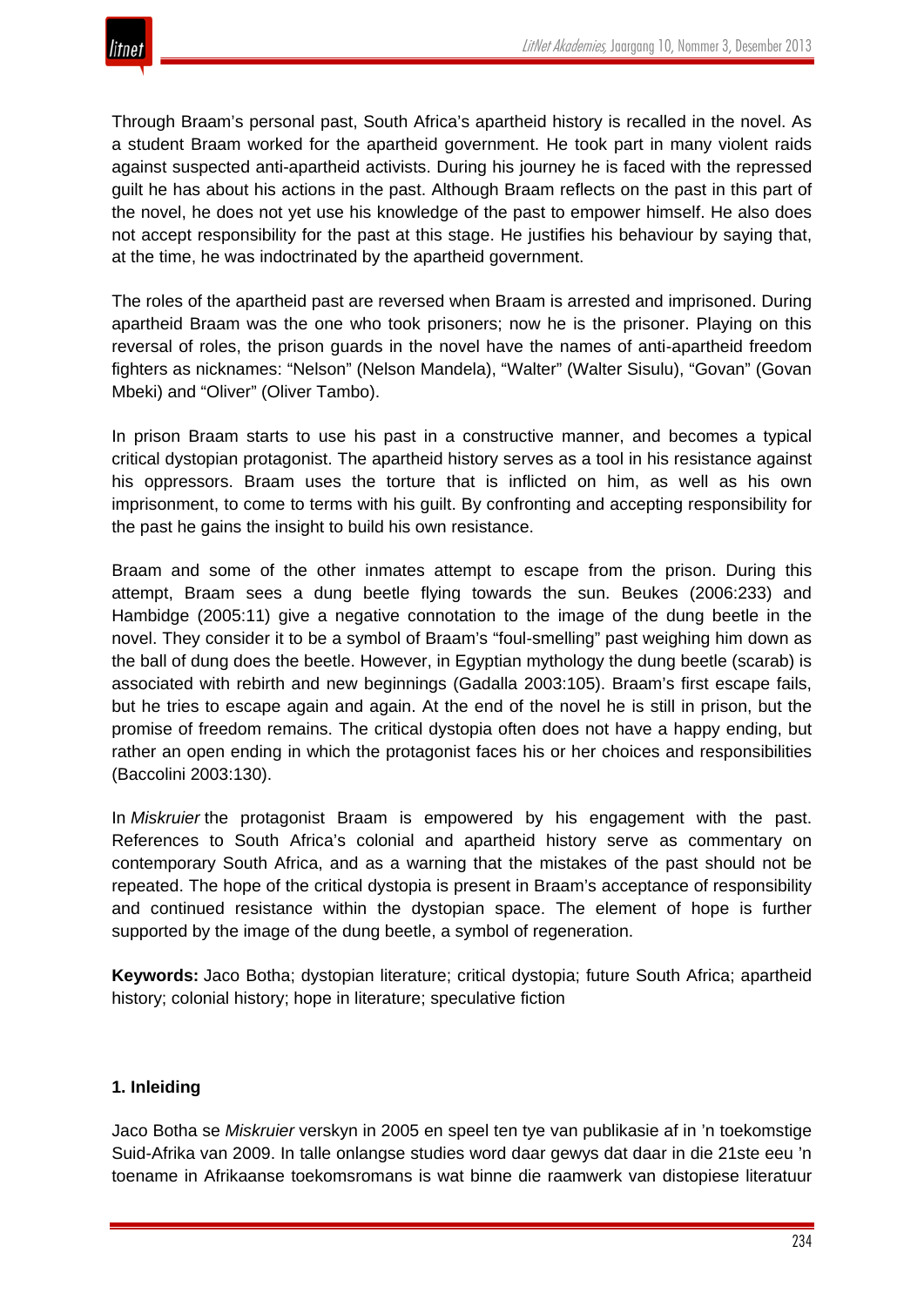bespreek kan word (Barendse 2012 en 2013; Röth 2011; Visagie 2009). 'n Literêre distopie word deur Sargent (1994:9) gedefinieer as die beskrywing van 'n niebestaande samelewing waar die skrywer se intensie is dat die eietydse leser dit as veel slegter as die werklike huidige samelewing sal beskou. Sewe Afrikaanse toekomsromans wat gekoppel kan word aan Sargent se definisie het vanaf 2001 tot 2009 verskyn: P.J. Haasbroek se *Oemkontoe van die nasie* (2001), *Hotel Atlantis* (2002) en *Raka die roman* (2005) deur Koos Kombuis, *Miskruier* (2005) deur Jaco Botha, Eben Venter se *Horrelpoot* (2006), *Die nege kerse van Magriet* (2006) deur Barend P.J. Erasmus en Louis Krüger se *Wederkoms* – *Die lewe en geskiedenis van Jannes Hoop* (2009).

In *Miskruier* is Suid-Afrika onder die militêre beheer van president Nkosi Nyende. Soos in die 1980's word 'n noodtoestand in die land verklaar (10, 45, 147, 174). Dit wil voorkom asof "vier en negentig net 'n vloekskoot was" omdat daar nie meer sprake van demokrasie in die land is nie (24). Die vreedsame oorgang na 'n nuwe bedeling was dus net tydelik en die hoop en beloftes wat die nuwe Suid-Afrika ingehou het, is vernietig. Volgens die hoofkarakter, die joernalis Braam Fourie, is al verskil tussen die apartheidsjare en Suid-Afrika van 2009 dat al die inwoners "nou in dieselfde boot is: bruin, swart, wit, Indiër of watter ras jy ook al is" (7).

Op die agterblad van *Miskruier* staan daar dat die roman "nie aanbeveel [word] vir sensitiewe lesers nie". Volgens die beskrywing op die agterblad is dit die geweld, kru taal en sekstonele in die roman wat dalk sensitiewe lesers kan ontstel (Brümmer 2005:11; Fouché 2005 en Hambidge 2005:11). Die waarskuwing kan egter ook dien vir lesers wat sensitief is oor die toekoms van Suid-Afrika en nie wil lees van die somber moontlikhede wat Botha skets nie.

*Miskruier* word verder aangebied as "'n spookstorie". Volgens Hambidge (2005:11) en John (2005:19) is dit 'n akkurate beskrywing van die roman, deurdat die verhaal lank ná die lees daarvan by die leser spook. In die roman spook die hoofkarakter Braam se verlede ook by hom. Die beskrywing van die roman as "'n spookstorie" kan verder geïnterpreteer word as 'n wenk aan die leser dat dit fiksie is. Soos 'n spookstorie is dit 'n versinsel waarvan die doel is om mense bang te maak. Dit impliseer dat Botha spoke opjaag met die distopiese toekomsbeeld wat hy van Suid-Afrika skilder. Die roman kan ook beskou word as 'n voorspooksel. In die *HAT* word *voorspooksel* soos volg omskryf: "Voorbode van naderende onheil; voorteken, aanduiding van 'n ongeluk: *Pessimiste sien allerhande voorspooksels. Moenie voorspooksels maak nie*" (Odendal en Gouws 2005:1322). Hierdie verklaring van die term wys daarop dat 'n voorspooksel onnodig pessimisties, maar ook waarskuwend van aard kan wees.

Volgens Baccolini en Moylan (2003:1–2), asook Vieira (2010:17), kan die toekoms wat uitgebeeld word in die literêre distopie as 'n waarskuwing dien oor die moontlike gevolge van aksies in die hede. In 'n onderhoud met Sonja Loots (2005:4) sê Botha dat hy *Miskruier* nie geskryf het as gevolg van "pessimisme oor landsake nie", maar dat daar "waarskuwingsligte is wat flikker". Cilliers (2006:6) sluit hierby aan deurdat sy die toekoms wat in *Miskruier* voorgestel word, as onwaarskynlik beskou, maar nie as onmoontlik nie. Die toekoms in *Miskruier* kan dus vermy word indien daar ag geslaan word op die waarskuwings in die hede.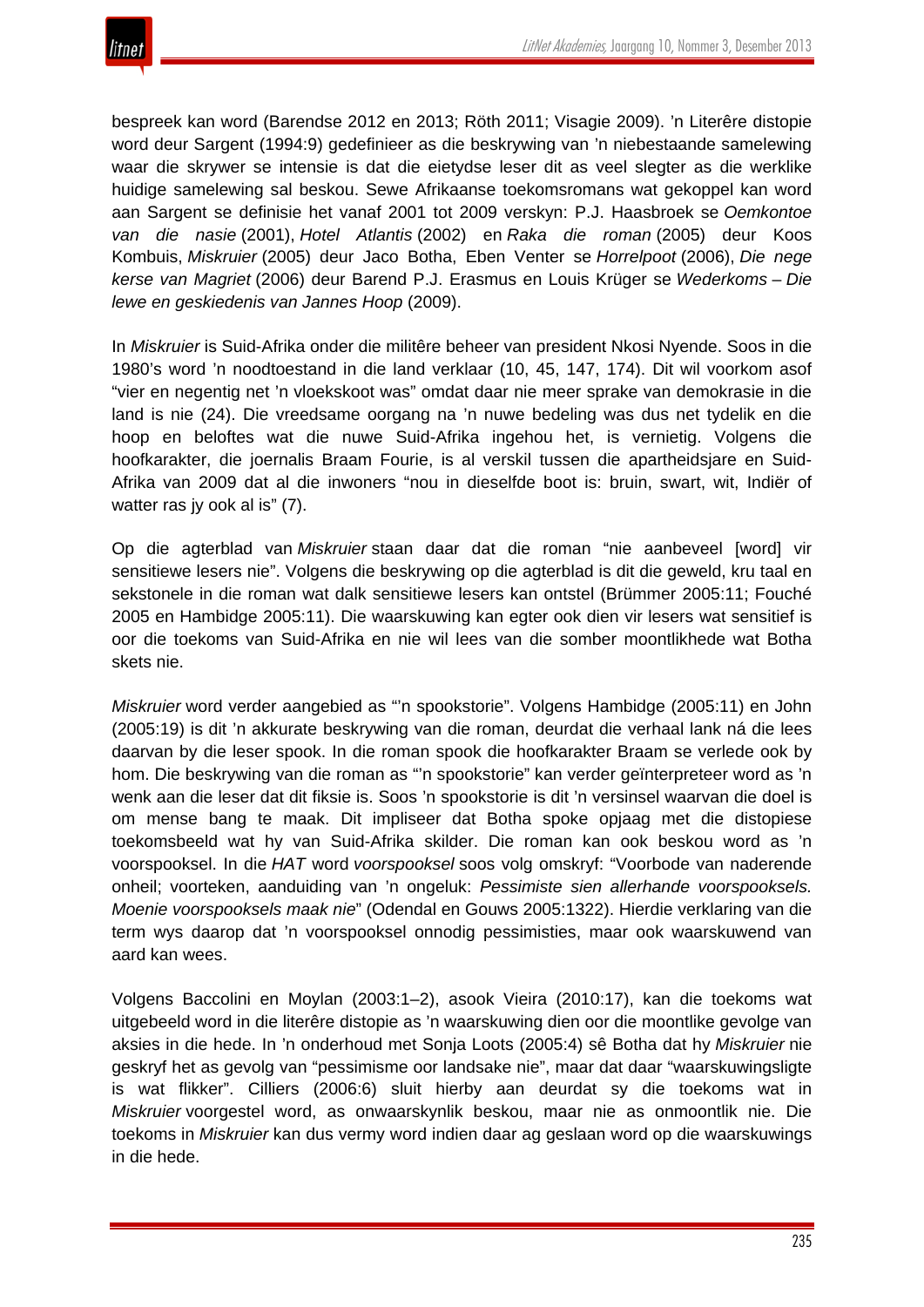

In resensies oor die roman word daar verder spesifiek kommentaar gelewer op die verhouding tussen die verlede en die toekoms, soos uitgebeeld in *Miskruier*. Botha self (aangehaal in Brümmer 2005:11) beskryf sy roman as "'n boek oor die toekoms wat gaan oor die verlede". Volgens Cilliers (2006:6) wys die roman dat "wat jy saai, maai jy, en die vorige bestel het draketande gesaai".

Beukes (2006:233) koppel die motief van die miskruier aan Braam se bemoeienis met die verlede:

Die aksie van teruggaan in die verlede om besitterskap te bepaal, hang saam met die metafoor van die miskruier. Die uitskot wat deur die miskruier voortgerol word, is ['n] beeld van verlies aan die afgehandelde. Die voortrol van die misbol is byna 'n poging om besitterskap te eien, maar die sin daarvan is leeg.

In hierdie artikel word gefokus op die belang van die geskiedenis en verlede binne distopiese literatuur, en hoe hierdie gegewens aangewend word in *Miskruier*. *Miskruier* speel hoofsaaklik in drie ruimtes af: Johannesburg, Seepunt in die Kaap en die Nuwe Overbergse Sentrum vir Rehabilitasie naby Swellendam. Braam beland in die moeilikheid oor 'n artikel wat in die koerant waarvoor hy werk, verskyn. Wanneer twee lede van die veiligheidspolisie by sy huis inbreek, skiet Braam hulle dood. Hy word gedwing om te vlug en word uiteindelik in hegtenis geneem. Sy gevangenskap word ook verbind met die Suid-Afrikaanse geskiedenis. Die Suid-Afrikaanse verlede staan verder sentraal in die beskrywings van die stedelike ruimtes, Johannesburg en die Kaap. Daar word verder terugverwys na Braam se persoonlik verlede. As student werk hy deeltyds vir die weermag van die apartheidsregering. Deur middel van Braam se herinneringe aan hierdie tyd word sy persoonlike geskiedenis geplaas binne die groter konteks van die apartheidsjare. Soos vervolgens bespreek, word daar in die ontleding spesifiek gefokus op hoe verwysings na die verlede en geskiedenis in die roman 'n kritiese distopie van *Miskruier* maak.

#### **2. Distopiese literatuur en die verlede**

Baccolini (2003:114) voer aan dat die betekenis van utopieë en distopieë in hulle verhouding met die historiese konteks lê. In George Orwell se bekende distopiese roman *Nineteen eighty-four* (1949) word die verhouding tussen die verlede en die toekoms ten beste geïllustreer in die volgende aanhaling: "Who controls the past controls the future: who controls the present controls the past" (Orwell 1984:186). Beheer oor die verlede bemagtig jou dus vir die hede en toekoms. Wat hierby aansluit, is Geoghegan (1990:54) se stelling dat jou verlede 'n bepalende rol in die vorming van jou perspektiewe op die hede en die toekoms speel. In sy studie van postkoloniale Afrika-literatuur wys Ashcroft (2009:704, 708) daarop dat verwysings na die verlede nie noodwendig in nostalgie verval nie. Die utopiese impuls is opgesluit in geheue: "[M]emory is not about recovering a past but about the production of possibility – memory is a recreation, not a looking backwards, but a reaching out to a horizon, somewhere 'out there'" (Ashcroft 2009:706). Die utopiese hoop teenwoordig in die geskiedenis en geheue, soos deur Ashcroft (2009) uitgewys, kan gekoppel word aan die element van hoop binne die kritiese distopie.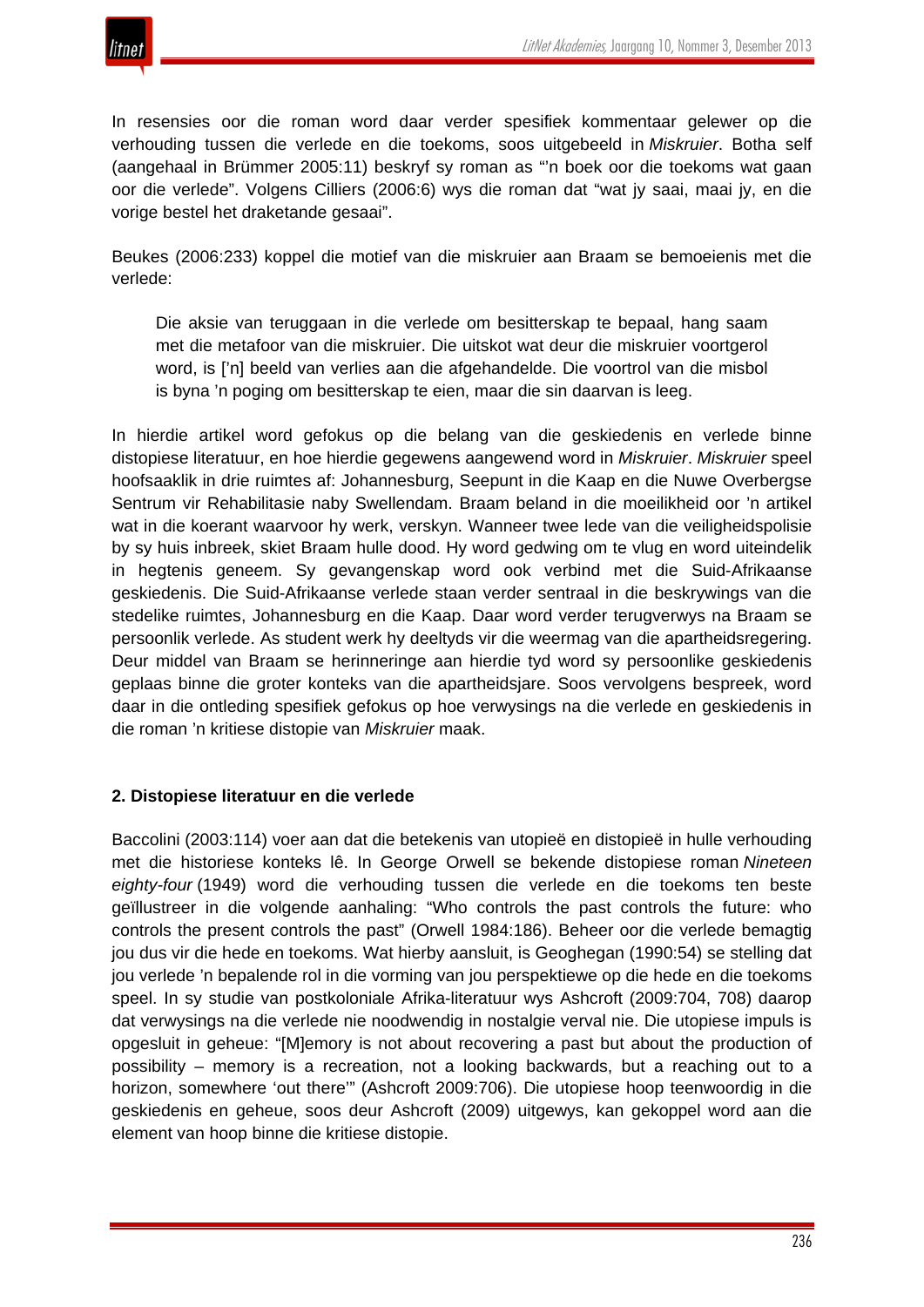

Die kritiese distopie bevat minstens een utopiese enklave of die hoop dat die distopie vervang kan word met 'n utopie. Dit is teenoor die klassieke distopie waarin daar geen hoop bestaan dat die distopiese omstandighede verander kan word nie (Sargent, aangehaal in Baccolini en Moylan 2003:7). Baccolini (2003:130) wys dat die beheer van die geskiedenis een van die belangrikste aspekte van kritiese distopieë soos Ursula Le Guin se *The telling* (2000), Margaret Atwood se *The handmaid's tale* (1985), Katharine Burdekin se *Swastika night* (1937), Octavia Butler se *Parable of the sower* (1993) en Marge Piercy se *He, she and it* (1991) is. Volgens haar speel die herwinning van die geskiedenis 'n deurslaggewende rol in sowel die narratiewe struktuur van die kritiese distopie as in die protagonis se missie (Baccolini 2003:16). Baccolini (2003:130) wys verder dat die utopiese, hoopvolle impuls binne die kritiese distopie self voorkom. In die klassieke distopie bestaan hoop slegs buite die teks deurdat sommige lesers dit kan lees as 'n waarskuwing. Sulke lesers veronderstel dat die distopiese toekoms voorkom kan word as hulle hul optrede in die hede verander.

Volgens Baccolini (2003:114) word die utopie gekenmerk deur geluk, die klassieke distopie deur wanhoop en die kritiese distopie deur kennis en bewustheid. Bewustheid in die kritiese distopie gaan gepaard met geheue en die herwinning van die geskiedenis. Die protagonis se soeke na identiteit binne die kritiese distopie kan ook gekoppel word aan sy of haar omgang met die verlede. Deur te onthou, word die protagonis bemagtig. 'n Konstruktiewe omgang met die verlede lei uiteindelik tot individuele morele verantwoordelikheid. In die klassieke distopie gaan die herwinning van die geskiedenis dikwels gepaard met nostalgie en dit kom voor asof daar vergeet word dat die distopiese toekoms afkomstig is uit die verlede. In die kritiese distopie is die geskiedenis egter sentraal en nodig vir die behoud van hoop en die ontwikkeling van verset, selfs al is dit 'n distopiese geskiedenis wat onthou word. In die klassieke distopie bly geheue vasgevang in individuele, regressiewe nostalgie (Baccolini 2003:113–34).

In die volgende afdelings bespreek ek hoe *Miskruier* hoofsaaklik 'n kritiese distopie is op grond van die wyse waarop die geskiedenis in die roman hanteer word. In die ontleding van die roman word daar gefokus op die bepalende rol wat Braam se omgang met die verlede in sy reis deur die distopiese samelewing speel. Die belang van die geskiedenis in die uitbeelding van die tronk- en stadsruimtes word ook bespreek. In *Miskruier* word die element van hoop binne die kritiese distopie versterk deur die beeld van die miskruier, wat in die Egiptiese mitologie dui op vernuwing en hergeboorte. In 'n roman soos *Oemkontoe van die nasie*, byvoorbeeld, kom daar ook hoop voor deurdat die "rebellie van die laggendes", wat verbind kan word met die bevrydende krag van die Bakhtiaanse karnavaleske lag, aan die einde van die roman aangekondig word (Haasbroek 2001:342). Hierdie hoop word egter ondermyn deur die karakters se regressiewe omgang met die verlede. Volgens Abrahams (2002:17) bestaan daar in *Oemkontoe van die nasie* "geen kousale verband tussen die geskiedenis van voor 1994 en dié daarna [...] nie". *Oemkontoe van die nasie* is daarom eerder 'n klassieke distopie as 'n kritiese distopie (Barendse 2012:8, 14).

#### **3. Die distopiese stad – Johannesburg en Kaapstad in 'n toekomstige 2009**

In Graham (2009:89–90) se ontleding van die uitbeelding van die stad in Suid-Afrikaanse postapartheid literatuur maak hy gebruik van die term *urban palimpsests* om die verskynsel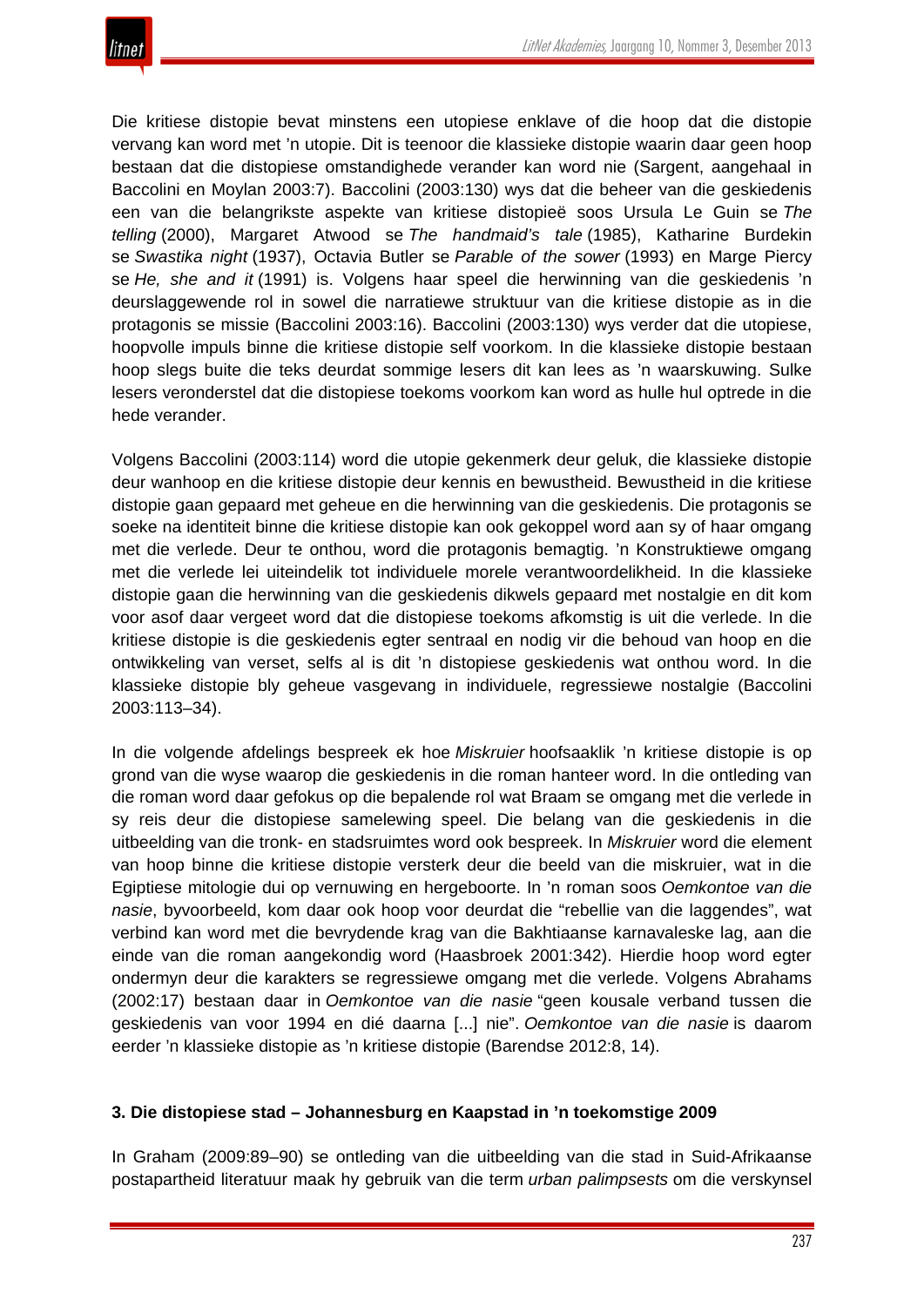

te beskryf van 'n dorp of stad wat uit die lae van verskillende eras bestaan. So 'n palimpses dui op die tekens van uitwissing en verandering binne die ruimte van die stad. Die nalatenskap en verloop van die geskiedenis is hierdeur dus in 'n mate fisies sigbaar in die stadsruimte.

In *Miskruier* let Braam op die oorblyfsels van die koloniale verlede in Johannesburg. Die voorstad Troyeville word deur hom beskryf as die "afgeskilferde ou weduwee van Johannesburg": Haar eens trotse mond hang pap en bewe saggies wanneer sy verskrik na die menigtes in haar strate kyk" (29). Die voorstad in koloniale tye kan hierdeur gelykgestel word aan 'n mooi, jong vrou. Al wat van haar oorbly in postkoloniale Suid-Afrika is 'n verweerde, bang ou vrou. Die ou dae was dus beter. Die rolbalbaan in die area is volgens Braam "'n verbrokkelende monument vir kolonialisme in Afrika" (61). Daar is nie werklik plek vir die nalatenskap van kolonialisme nie, en by implikasie ook nie vir die wit mens as die nageslag van die koloniseerders, in die toekomstige Suid-Afrika nie.

Die volgende beskrywing van Troyeville deur Braam sluit verder aan by Graham (2009:89– 90) se bespreking:

Troyeville is op 'n manier 'n poskaart van lewe, groei en migrasiepatrone in Johannesburg. Dié voorstad, aan die oostekant, bokant die middestad, was een van Johannesburg se eerste uitbreidings aan die einde van die negentiende eeu en bevat steeds die kasarmagtige herehuise, gebou uit klip en Victoriaanse glas uit daardie era. Tussendeur is baksteenwoonstelblokke uit die 1970's, motorhawens, kontantwinkels, kroeë en groenteverkopers. (29)

Hierdie beskrywing is meer positief deurdat daar nie slegs op die verval van die stad gefokus word nie, maar ook op die vooruitgang en groei. In hierdie beeld is ook die geskiedenis van Johannesburg teenwoordig. Die tekens van kolonialisme is nog nie heeltemal uitgewis nie en dien as 'n herinnering aan die verlede. Dit neem nou wel 'n nuwe vorm, en soos vervolgens bespreek word, nuwe eienaarskap aan.

Volgens Halper en Muzzio (2007:381) word die stad in distopieë oor die algemeen op een van twee maniere uitgebeeld: "the city as chaos or the city as under rigid, comprehensive control". In *Miskruier* word die inwoners van Suid-Afrika beheer deur president Nyende se "onbuigsame reël" (145): hulle demokratiese regte word opgeskort deurdat daar nie in 2009 gestem word nie, die media streng beheer word, en die inwoners nie selfone mag besit nie (7, 9, 17, 78).

Die tipe beheer wat toegepas word, is egter nie die steriele, georganiseerde beheer van die distopiese stede van Zamyatin se *We* (1921), Huxley se *Brave new world* (1932) en Orwell se *Nineteen eighty-four* (1949) nie. Dit word duidelik dat, ten spyte van Nyende se streng wette, die werklike regeerders van die nuwe Suid-Afrika in *Miskruier* dwelmbase soos Themba Molelefe is. *Miskruier* sluit hierdeur aan by die beeld van die chaotiese distopiese stad; veral by wat Halper en Muzzio (2007:383) die mislukte stad of wilde stad noem:

Such visions also called to mind the "failed cities" or "feral cities" so characteristic of much of the developing world, where public authorities are incapable of imposing law and order;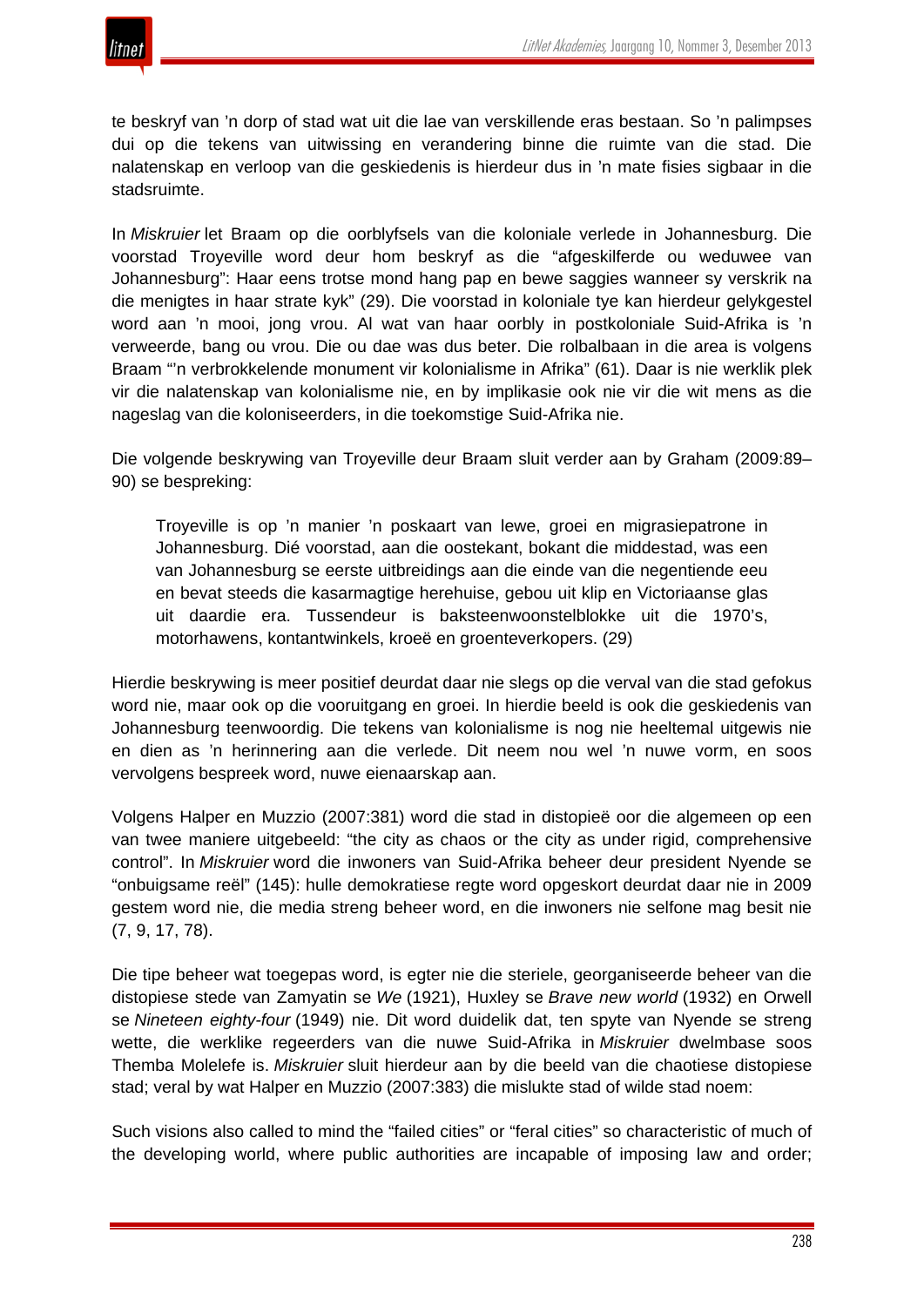

smuggling, black marketeering, extortion, and theft supersede the regulated marketplace; and the rich purchase such security as they can and the poor suffer as they must.

In *Miskruier* verteenwoordig die inwoners van Zoo Lake die armes van die nuwe Suid-Afrika. In die gebied baklei boemelaars en plakkers om 'n woonplek te bekom. Daar word verder gedui op die agteruitgang in die land deurdat die restaurant wat eers by Zoo Lake was, nou 'n nagskuiling en sopkombuis is (41).

Themba Molelefe dien as teenpool vir die armes en versukkeldes van die distopiese ruimte. As "een van die grootste druglords in Suid-Afrika" beskik hy oor mag en rykdom (30).

Hierdie gaping tussen ryk en arm lewer ook kommentaar op die sosiopolitiese toestand in Suid-Afrika van 2005, toe die roman gepubliseer is. Themba verwys na sy seuntjie Nhlanhla as "the lucky one, my little prince". Themba impliseer dus dat hy as pa van die kind die koning van Johannesburg is (72). Die naam Nhlanhla beteken "die gelukkige een", maar die seuntjie is ook gelukkig omdat hy Themba se kind is en nie soos die armes van die nuwe Suid-Afrika hoef te ly nie. Themba neem selfs die gereg in eie hande as hy 'n taxibestuurder skiet wat hom aan die verkeerde kant van die pad verbysteek (79–80). Volgens hom het hy omstandighede in die land verbeter deur dié gevaarlike taxibestuurder vir ewig van die pad te verwyder: "'I'm such a philanthropist,' sê hy. 'Tonight the world is a better place because of Themba Molelefe'" (80). Themba beskryf Suid-Afrika as die "land of paradise and gangstas" (32). Hy drink Johnny Walker Gold en volgens hom gaan die "spoils of this world to those who are strong enough and ruthless enough to take it": "'Die good life is nie vir sissies nie'" (33). Die onderdrukkende regering het geen beheer oor Themba nie. Hy het genoeg geld en mag om vir homself 'n gemaklike bestaan te verseker.

Braam kontak vir Themba om 'n rewolwer in die hande te kry nadat vriende van hom, en later ook sy twee seuns, aangeval is (14, 24, 26–7, 30). Nadat Braam die lede van die veiligheidspolisie doodskiet, wend hy hom weer tot Themba vir hulp. Themba stel Braam voor aan sy persoonlike reisagent, Gilda Mulling, wat spesialiseer in die uitreiking van vals identiteitsdokumente en visums (82). Sy organiseer dat Braam uit Johannesburg na Seepunt vlug (93). Braam gaan in Themba se huis tuis voordat hy saam met Gilda na Seepunt vlug. As jy in Themba se huis is, is jy in "'n ander wêreld, 'n wêreld waarin Themba Molelefe heer en meester is" (66). Sy mag word weerspieël in sy persoonlikheid en sy fisiese gestalte. Hy word deur Braam beskryf as "'n rivier in vloed", "charismaties" en "flambojant". Hy het ook volgens Braam 'n "enorme persona". Hy is "een van die grootste mense wat [Braam] al in [sy] lewe gesien het" (30, 33, 66).

Daar word gewys op die Suid-Afrikaanse geskiedenis deurdat Themba in Troyeville woon in een van die ou koloniale herehuise met 'n trap waarop "Scarlett O'Hara tuis sou gewees het" (30). Die "houtpanele, satyngordyne en breë vensters" in Themba se studeerkamer "skep [ook] 'n gevoel van koloniale uitspattigheid" (76). Soos die koloniseerders van ouds het ook Themba 'n hele reeks mense wat vir hom werk, onder andere sy "pets", Bibi en Cilla. Bibi en Cilla is twee jong, blonde meisies wat deur Themba betaal word vir seksuele gunsies. Cilla is 'n gekwalifiseerde kliniese sielkundige, maar kan nie werk kry nie (77). Die eertydse rolle word omgeruil deurdat Themba as swart man die armoede van die meisies uitbuit en hulle basies as sy seksslawe aanhou. Die gebruike van die koloniale verlede word dus nou oorgeneem deur mense soos Themba. Hy is die nuwe leier en die nuwe koloniseerder van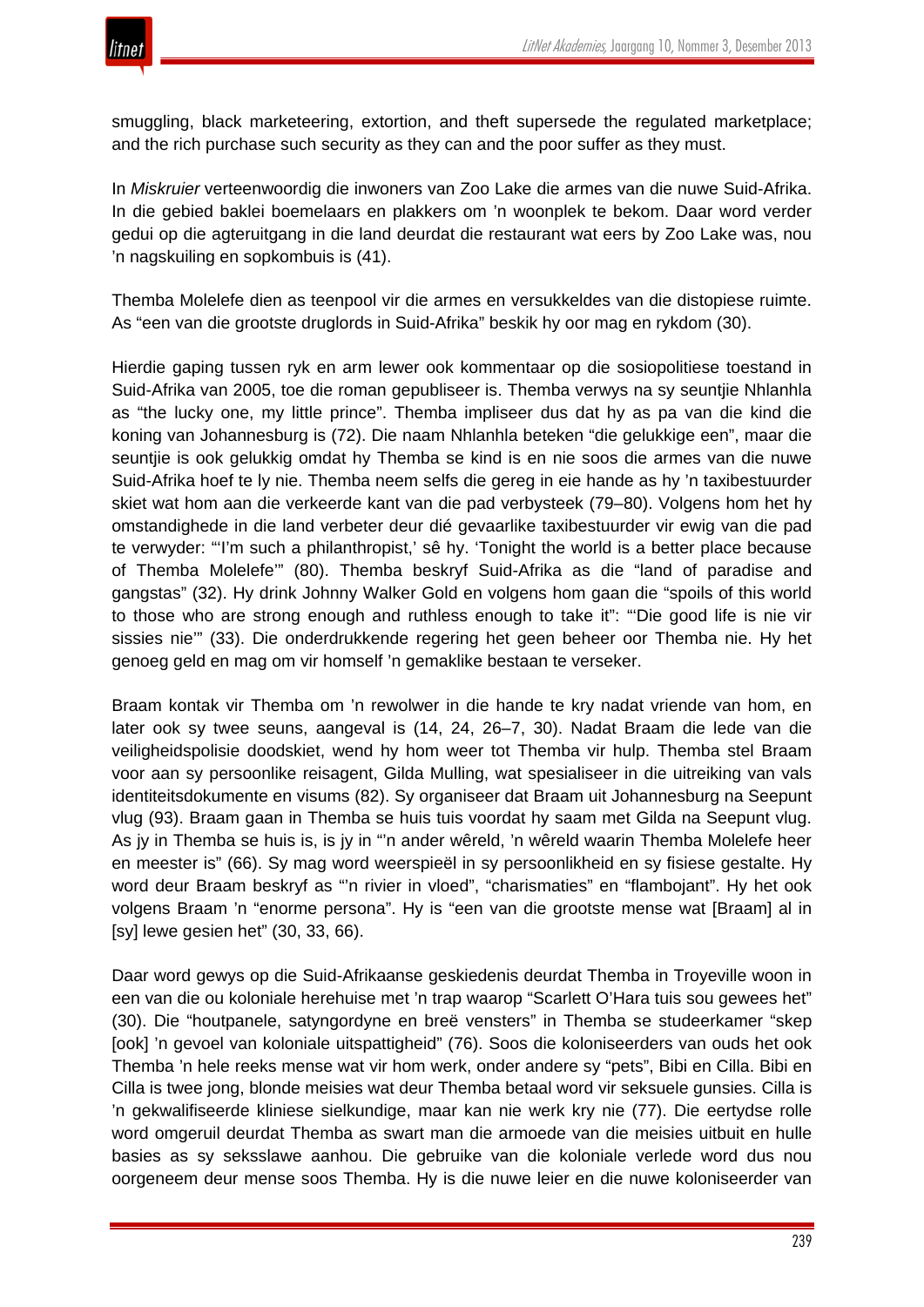Suid-Afrika. Die onregte van die verlede word dus herhaal: as nuwe koloniseerder maak Themba hom ook skuldig aan die misbruik van mag.

'n Verwysing na wêreldgeskiedenis is die swastika wat op Themba se skouer getatoeëer is (31). Braam is verbaas om "'n swart Nazi" te ontmoet, maar Themba verduidelik dit soos volg aan hom (31): "Indien 'n mens mooi gaan lees wat Hitler – maar veral Goering – gesê het, dan is dit 'n filosofie wat die mens in wese as 'n predator, 'n roofdier sien. Die meeste ander filosofieë wil graag die mens as 'n wese van die rede en goedgesindheid sien, maar die Nazi's was ten minste eerlik oor wie hulle was" (32). As Braam aan Themba vra of hy dink dat die Nazi's reg was, antwoord hy: "Nie hul interpretasie van die filosofie nie – hulle het superioriteit aan volk en ras gekoppel – maar wel die meedoënloosheid waarmee hulle dit geïmplementeer het" (32). In apartheid-Suid-Afrika is jou stand in die samelewing ook bepaal deur jou ras. In die toekomstige postkoloniale Suid-Afrika maak dit egter nie meer saak watter kleur jy is nie. Volgens Themba kan jy mag bekom as jy bereid is om daarvoor te baklei of as jy genoeg geld het (33).

Ten spyte van die uitspattigheid van Themba se leefwyse let Braam tog op dat die agteruitgang wat kenmerkend is van die distopiese ruimte, ook teenwoordig is in Themba se huis. Die onheilspellende atmosfeer wat Braam soms in die huis ervaar, dien as 'n voorbode vir die verdere ongeluk wat op Braam wag: "Die buitedeur van die kombuis gaan oop en 'n koue wind waai na binne. Onder die vloerplanke, in die spens en agter die koskaste, weet ek opeens, krioel dit van kakkerlakke en die krabbelende gang van rotte. 'n Koue rilling" (72).

Die onderliggende verrotting van die huis is ook 'n refleksie op Themba se geestelike gesondheid. Tydens Braam se verblyf by die Molelefe-familie fluister Themba se vrou Lindiwe een aand in Braam se oor: "'Themba is unstable.' En nog sagter: 'He suffers from syphilis, you know,' gevolg deur 'n histeriese klein laggie" (77–8). As Themba later probeer om vir Braam te help om uit die tronk te ontsnap, sterf Themba as die vragmotor waarmee hy vir Braam kom haal het, aan die brand slaan (222). Braam kan nie glo dat "so 'n weerbarstige gees [soos Themba] bloot kan verdamp tot niks" nie (222). Themba se ondergang dui daarop dat selfs die magtigstes nie veilig is binne die distopiese ruimte van die toekomstige Suid-Afrika nie. Jou omstandighede kan binne oomblikke verander en daar is geen sekerheid en stabiliteit binne die distopie nie.

As Braam saam met Gilda in Seepunt aankom, word daar weer eens verwys na die verval van die stedelike ruimte in postapartheid Suid-Afrika. Braam is verbaas om te sien dat die luukse hotelle in Seepunt, wat altyd 'n gewilde vakansieplek was, nie meer in stand gehou word nie. Gilda verduidelik dit soos volg: "Jy moet onthou jy was waarskynlik laas hier voor 2007, toe alles nog okay was. Daar is deesdae amper niks toeriste nie – almal is te bang om hierheen te kom" (110). Die plekke wat steeds oop is, "is verskans met dubbellae diefwering en ruitensdraad" en voor die toegemaakte besighede "is bloot sinkplate gespyker" (117). Volgens Braam is die "hoofstraat steeds 'n rivier van mense en motors en taxi's": "Dit is Afrika" (117). Op pad na die Kaap sê Braam ook aan Gilda: "Wat ek eintlik wil sê, is dalk het die land terugverander na 'n diktatorskap omdat 'n demokrasie net te vreemd was. Dis soos 'n veer wat mens net só ver kan terugdruk en dan spring hy weer terug na sy oorspronklike posisie" (100).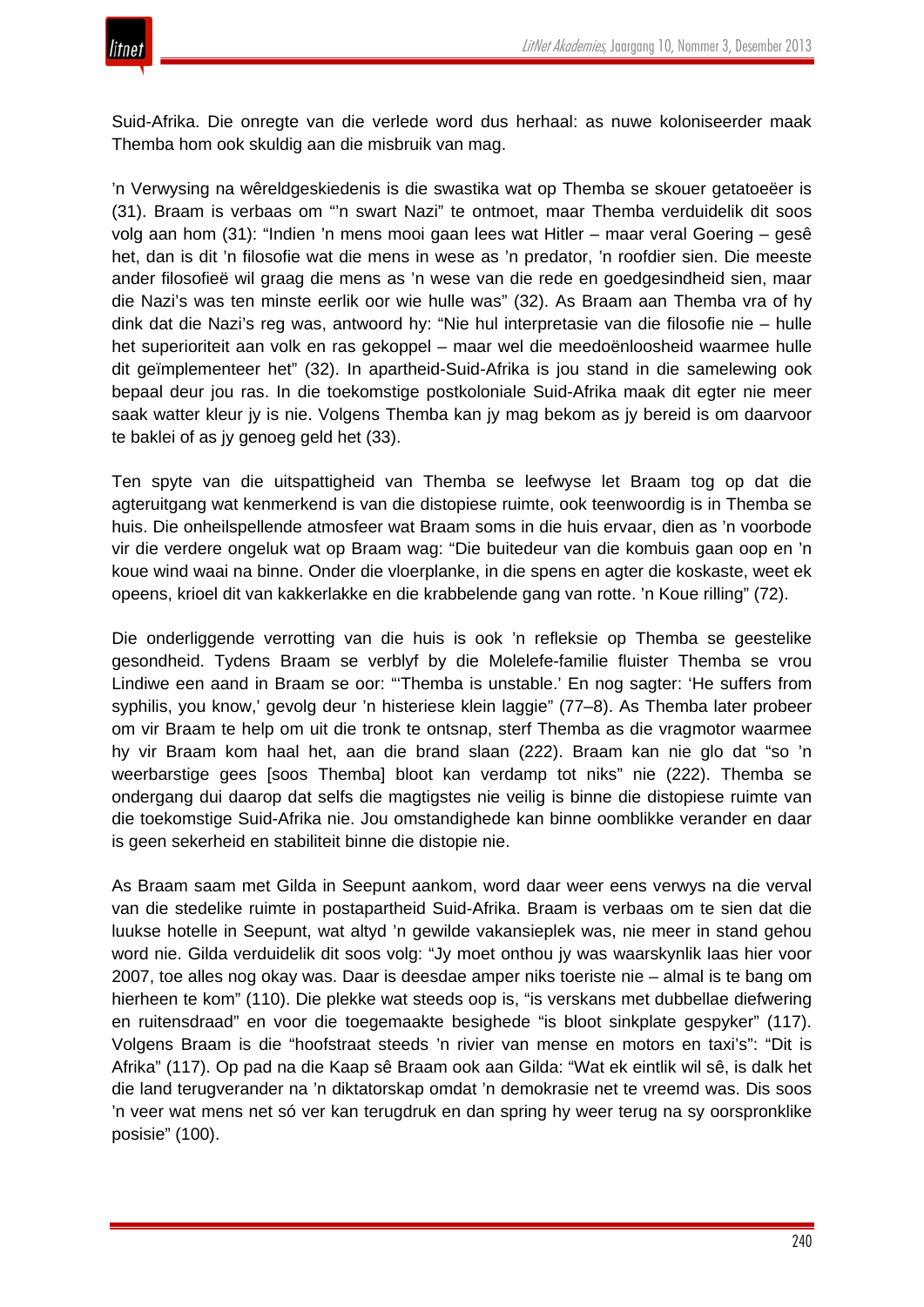Die veronderstelling is dat Afrika noodwendig gepaardgaan met verval en chaos. 'n Westerse en "beskaafde" stelsel soos 'n demokrasie kan volgens Braam dus nooit suksesvol in dié kontinent wees nie. In hierdie stadium van sy reis ontken Braam, soos die karakters in die klassieke distopie, die invloed van die geskiedenis op die hede. Dit is eers later dat hy verantwoordelikheid vir dade in die verlede aanvaar, soos die karakters in die kritiese distopie.

Die uitbeelding van die geweld en wetteloosheid van die stadsruimte dien as skerp kritiek op die toenemende misdaad en korrupsie in die Suid-Afrikaanse samelewing van 2005, toe die roman gepubliseer is. In *Miskruier* is nuwe leiers met nuwe vergrype in beheer. Die verwysings na die apartheids- en koloniale verlede dui daarom nie net op die invloed van die geskiedenis op die distopiese ruimte nie, maar dien ook as 'n waarskuwing dat onderdrukking en onreg in postapartheid Suid-Afrika 'n nuwe gedaante aanneem. Dit wil voorkom asof die samelewing wat in *Miskruier* uitgebeeld word, ten spyte van die nalatenskap van kolonialisme wat orals in die stad sigbaar is, vergeet het van die verlede. Die geskiedenis word herhaal in Themba, wat nou 'n nuwe tipe kolonis is. Soos in die geval van die eertydse koloniseerders word ook sy heerskappy egter uiteindelik vernietig.

#### **4. Braam as protagonis van die distopiese ruimte**

Baccolini (2003:114–6) skakel die protagonis se missie, soeke na identiteit en uiteindelike verset in die kritiese distopie aan die herwinning van die geskiedenis en bewustheid van die verlede. In *Miskruier* word Braam se ervaring van die distopiese ruimte gevorm deur sy herinneringe aan die verlede. Die protagonis van die distopie gaan gewoonlik deur die stappe van skynbare tevredenheid, ontnugtering, vervreemding en verset (Baccolini en Moylan 2003:5). Hoe meer Braam vervreem word van sy alledaagse bestaan, hoe meer gryp hy terug na die verlede.

Die eerste stap in Braam se ontnugtering kom wanneer Erns en Debbie, vriende van hom en sy vrou Riki, in hulle huis deur rowers aangeval word. Riki stel voor dat hulle 'n pistool bekom (17). Die idee van 'n pistool aktiveer Braam se herinneringe aan sy studentejare, waartydens hy vir die weermag van die apartheidsregering gewerk het: "Dit is seker twintig jaar (kan dit so lank wees?) sedert ek laas die swaar staal van 'n vuurwapen in my hand gevoel en die reuk van geweerolie geruik het. Ek was toe 'n klein snotkop-luitenantjie in die townships. Een en twintig jaar oud – wat weet 'n mens wanneer jy só oud is?" (18).

Braam se herinneringe aan hierdie tyd is helder; hy kan selfs onthou hoe die wapen gevoel en geruik het. Dit is reeds vroeg in die roman duidelik dat sy verlede by hom spook: "Vir 'n week daarna slaap jy sleg. Jy sien die oë van die man wat jy in sy eie huis opgedonder het; jy hoor weer jou eie dun stem – 'I warned you' – en jy weet dat dit 1989 in Suid-Afrika is en dat jy hierdie jaar nooit sal kan vergeet nie" (19).

Teenoor sy vriend en kollega Brandon erken hy dat hy rondom 1989 en 1990 besef het dat "die Afrikaners, die wit mense in hierdie land, nie meer die good guys [is] nie" (22). Tog probeer hy later, as hy op vlug is, homself te verontskuldig van sy dade in die verlede: "In daai stadium het ek gedink dit is reg. Dat ons die land van chaos red. Dat ons ons eie mense beskerm teen die aanslag" (95). Hy pak die skuld vir sy optrede op sy onkunde, die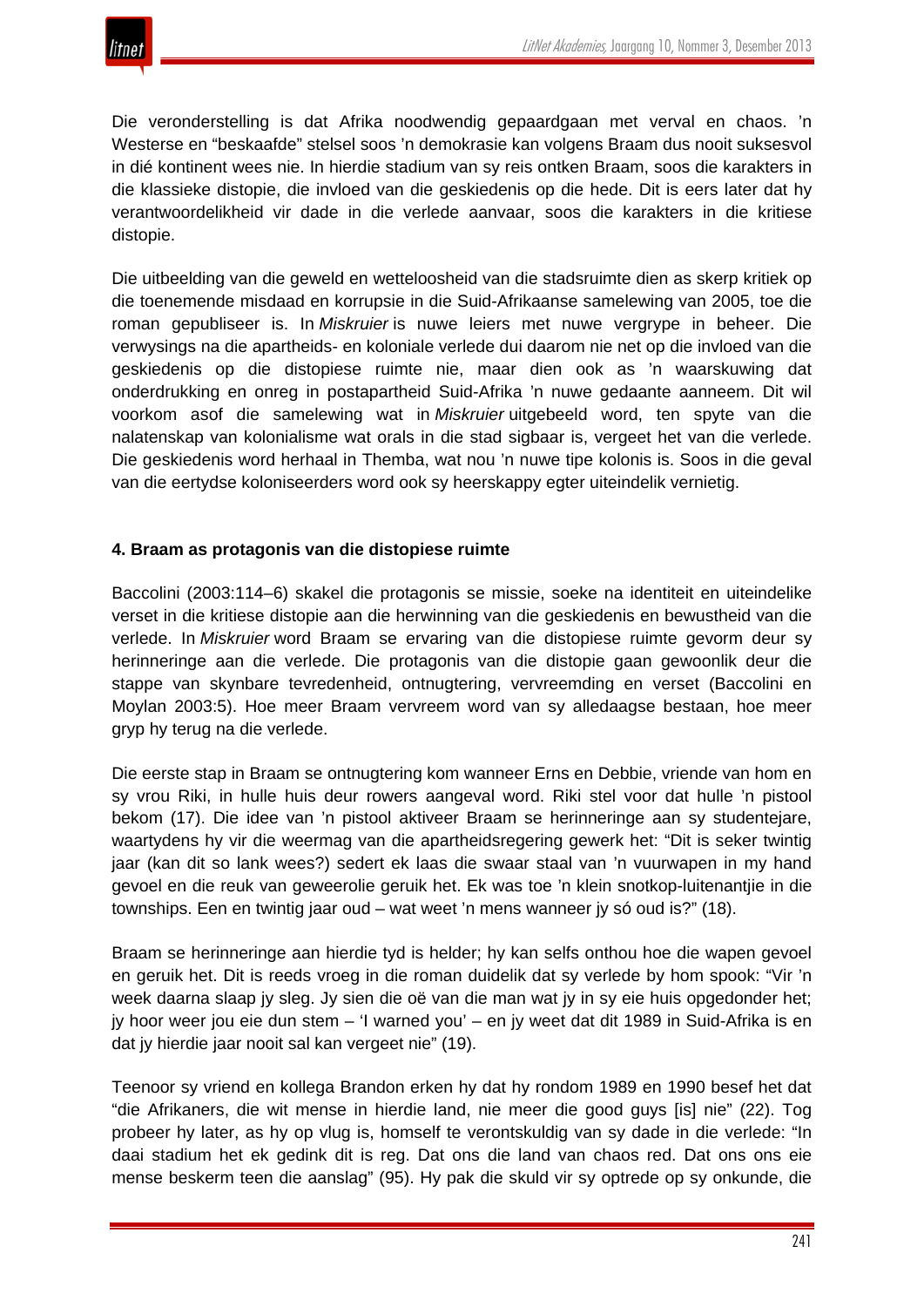

ekstra geld wat dit as student vir hom ingebring het en die indoktrinasie deur die apartheidsregering (95).

Braam se bestaan word deur vrees oorheers ná die aanval op Debbie en Erns. Hy verbeel hom dat sy gesin ook aangeval word. Hy berei homself voor vir die ergste wanneer hy in sy sitkamer sit en "wag vir die aanval om te begin" (20): "Ek sit in my stoel terwyl skaduwees in ons tuin roer en beweeg. Ek verbeel my hoe honger, jong, gespierde swart mans ons deur afskop en hoe ek met haat na hulle (die ondefinieerbare 'hulle') opkyk" (20). Die eerste tekens van verset in Braam as distopiese protagonis is reeds hier duidelik. Hy maak hom gereed vir 'n oorlogsituasie, maar sy vyand word slegs geïdentifiseer as die "ondefinieerba[re] hulle". Die vraag ontstaan teen wie sy verset is. Is dit teen die onderdrukkende regering of teen die misdadigers wat die "gewone" mense soos Braam en sy gesin bedreig? Die onderskeid tussen "ons" en "hulle" word verder gekompliseer deurdat Braam hulp soek by Themba Molelefe, een van die mees berugte misdadigers in die land. Braam skiet dan ook lede van die veiligheidspolisie, en nie inbrekers nie, dood met 'n onwettige pistool wat hy deur Themba bekom. In die distopiese ruimte van die toekomstige Suid-Afrika wat Botha skets, vervaag die grense tussen die "gewone" en die wettelose man dus: almal veg slegs vir hulle eie oorlewing. Braam se bewuste besluit om hom te skaar by die wetteloses van Johannesburg dui verder daarop dat almal – "gewone" mense én geharde misdadigers – 'n aandeel het in die distopiese omstandighede wat uitgebeeld word.

Dit is interessant dat hy swart mans in sy gedagtes sien. Die mense wat hy aangeval het tydens sy weermagdae was swart, maar hy beskou ook die huidige bedreiging as swart. Die spanning en wantroue tussen wit en swart is dus steeds teenwoordig in die Suid-Afrika van die toekoms. Hierdeur lewer Botha ook kommentaar op die verhouding tussen verskillende rasse in 2005. Braam ignoreer sy skuldgevoelens oor sy optrede in die weermag deurdat hy weer bereid is om tot uiterstes te gaan om sy "eie mense" te beskerm: dit maak nie saak wat die gevolge daarvan is nie. Soos met die karakters van die klassieke distopie, is sy omgang met die geskiedenis hier steeds regressief deurdat hy nie ag slaan op die kennis uit die verlede nie (Baccolini 2003:127).

Braam word verder ontnugter wanneer sy seuns, Albert en Theuns, deur studente aangeval word (24). Daar word nie na die studente se ras verwys nie. Dit is slegs duidelik dat hulle Engels praat. Die bedreiging word nou selfs meer ondefinieerbaar en kom uit alle oorde. Dit is eers later, wanneer Braam reeds op vlug is, dat hy nadink oor die aanval op die seuns:

Is dit daar wat alles begin het? Nee, tog nie, dink ek, en selfs al het mens geweet waar omstandighede begin saamloop het om ons hier uit te bring, sou mens niks daaraan kon verander nie. Dis 2009, en daar is geen manier om enige iets te verander wat in 2006 of 2007 gebeur het nie – Mbeki ... Nyende ... Ja, dis alles nou bloot geskiedenis, in klip gegraveer, en ek en Riki en die kinders en Brandon en Johnny is bloot slagoffers van daardie geskiedenis. Die studente het ons bloot geleer waar en in watter tyd ons onsself nou bevind. (81)

Hy gebruik hier steeds nie die geskiedenis om homself te bemagtig en sin te skep in die distopie waarin hy hom bevind nie. Soos die karakters van die klassieke distopie, besef hy nie dat die kennis van die verlede gebruik kan word om foute in die toekoms te voorkom nie. Hy het 'n slagoffer-mentaliteit deurdat hy glo dat hy geen beheer oor sy lot het nie.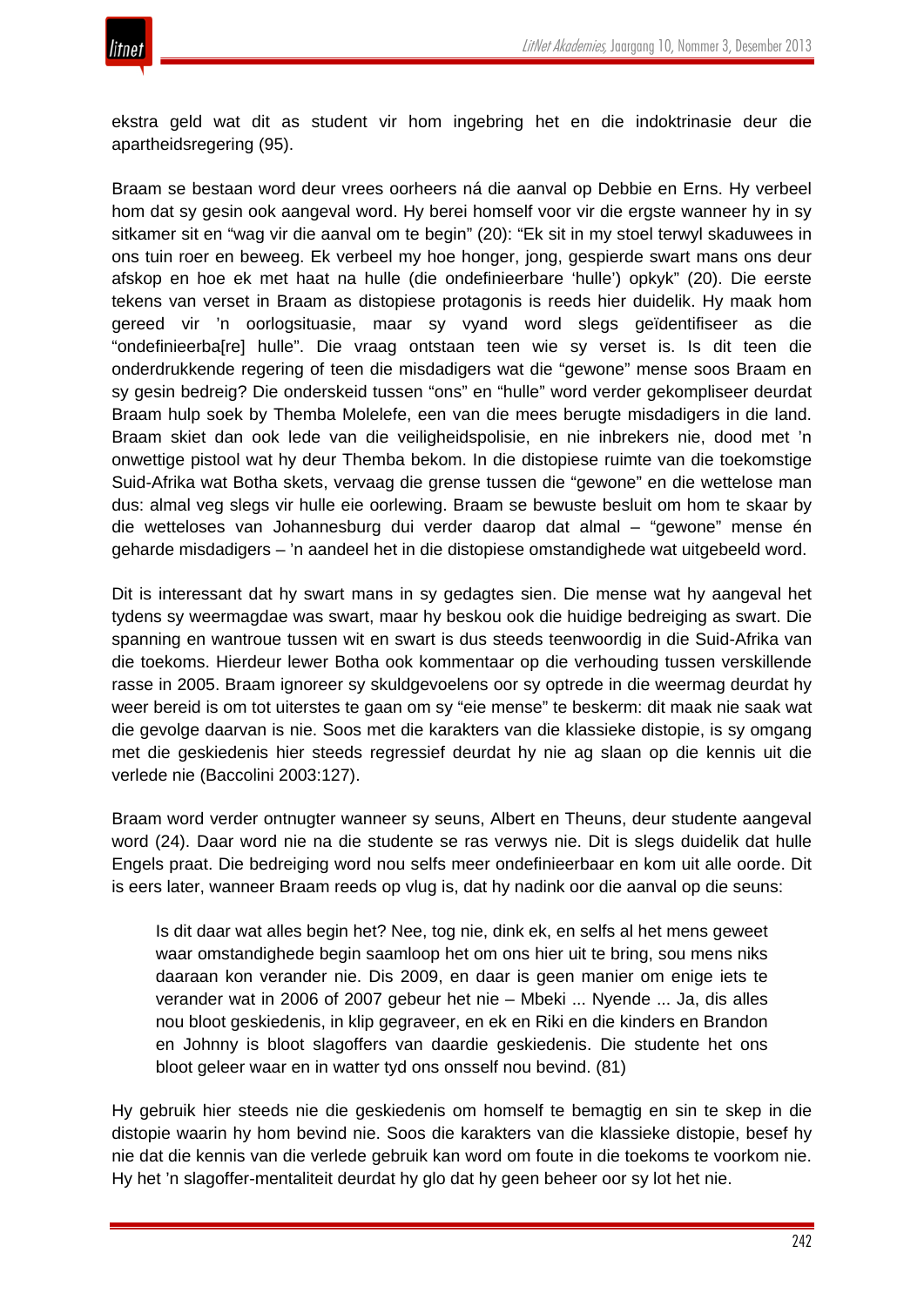



Tydens sy verblyf by Themba begin hy al hoe meer terugdink aan sy kinderjare. Tipies van die karakter in die klassieke distopie, is sy herinneringe nostalgies van aard en hunker hy terug na die verlede:

Toe ek klein was, het ons gesin elke jaar, van 1973 tot 1983, op Klein-Brakrivier ons somervakansie deurgebring. Dit was 'n leeftyd, verskeie denkwêrelde en twee lande gelede – lank voor die verkiesing van '94 of die militêre oorname van 2007. Ons het in 'n huis teenaan die hoofstrand gebly waar mens saans, terwyl jy aan die slaap raak, die donker branders kon hoor rol en deur die oop venster die fosforweerkaatsings van die wit skuim kon sien. Dit was 'n tyd van verwondering. (84)

Die veronderstelling is dus dat die ou dae beter was. Braam gryp ook terug na die verlede om sy besluit om te vlug te regverdig:

"Kanker en koeëls," het my pa altyd gesê, "kanker en koeëls is die Fouries se doodsteek. Min van ons kry die kans om 'n natuurlike dood te sterwe. Daarvoor is ons te otherwise." Dan het hy opgekyk na die familiefoto's teen die gangmuur; die foto's waaronder my oupa se oom Jopie ook gepryk het. Die strak uitdrukking om die monde van die bittereinders. Ek het niks om te verloor nie, sê die gesigte op die foto's. Ek het nêrens om heen terug te gaan nie. Veg of vlug is al wat vir my oor is. Indien ek myself uitlewer, sal ek verhoor en gehang word. (101)

Hambidge (2005:11) wys daarop dat daar in *Miskruier* ook "na die ander Fourie in ons geskiedenis: Jopie" verwys word. Jopie Fourie is tydens die Boere-rebellie van 1914 tereggestel. Kannemeyer (2005:63) beskryf die rebelle as "swak bewapen en georganiseer" en die verset as "van korte duur." Braam se voorvaders se verset misluk dus. Die "veg of vlug"-tegniek werk ook nie vir Braam nie, deurdat hy in die tronk beland. Braam het die kennis van die geskiedenis, maar hy leer nie uit die foute wat in die verlede gemaak is nie.

Gilda oorhandig aan Braam sy nuwe identiteitsdokument voordat hulle Seepunt toe vlug. Hy is nou Dirk Olivier<sup>[1]</sup>en Gilda is sy vrou, Anna Olivier (94). Braam leef nie net met die skuld van die verlede nie, maar maak ook nuwe skuld. Dit is as gevolg van 'n misverstand tussen hom en Gilda dat hy in die distopie van die tronk beland. Braam kan nie verhelp dat hy seksueel aangetrokke voel tot Gilda nie. Dit laat skuldgevoelens by hom ontstaan oor Riki en sy verantwoordelikheid teenoor sy gesin (109). Toe Braam en Gilda een aand saam dronk raak, dink hy half aan die slaap dat dit Riki is wat langs hom in die bed is. Wanneer hy haar begin soen en haar klere uittrek, besef hy egter dit is Gilda en gaan slaap in die sitkamer (113). Hy is die volgende oggend egter nie seker of hulle wel die vorige aand seks gehad het nie en dit vererger sy ontnugtering en vervreemding. Nadat Braam vir Gilda seksueel verwerp het, kyk sy hom aan met wat vir hom voel soos "dieselfde haat as daai swart onderwyser, destyds" (116). Hy verwys hier na die onderwyser wat hy as soldaat tydens 'n klopjag met 'n geweerkolf geslaan het (19). Al probeer Braam om hom te verontskuldig van die dade wat hy tydens sy weermagdae gepleeg het, is dit duidelik dat dit by hom spook: "Dan ruik ek weer die rokerigheid van daai shack, ek hoor my eie stem – 'Sit the fuck down' – en sien hoe die man na my toe opkyk nadat ek hom met my geweer platgeslaan het. Snaaks wat 'n mens vir lank onthou en wat nie" (116).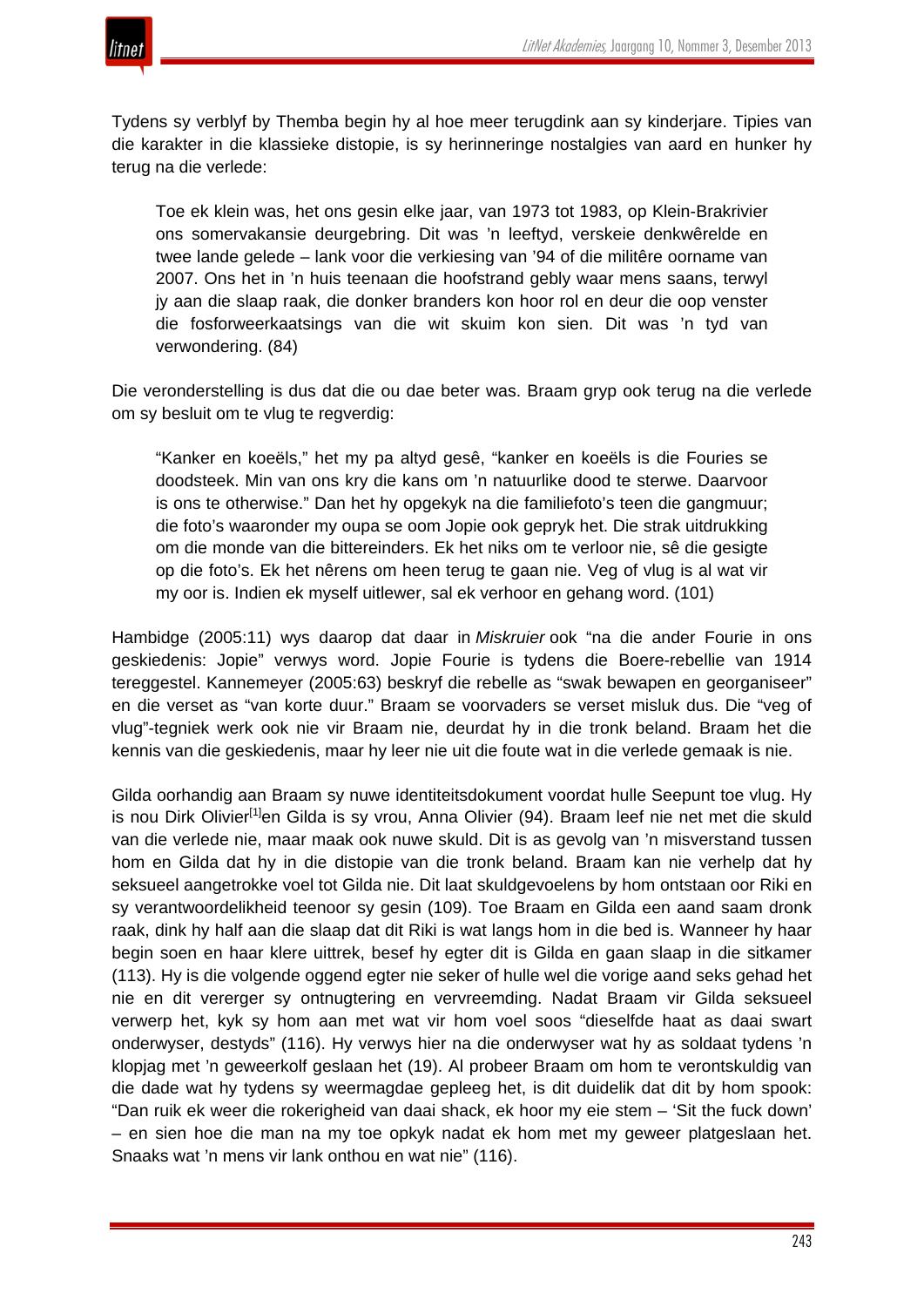

Die konflik tussen hom en Gilda vererger wanneer hy terugkom van die wassery en 'n polisieman by die woonstel sien uitkom. Hy dink sy het hom uitverkoop, maar dit is in werklikheid 'n korrupte polisieman wat 'n tas vol geld kom haal het wat Themba, vermoedelik as deel van 'n dwelmtransaksie, saam met Gilda Kaap toe gestuur het (119, 121). Braam en Gilda raak in 'n fisiese geveg betrokke. 'n Spieël breek tydens hulle stoeiery en 'n lang skerf tref Gilda in die oog. Gilda is ernstig beseer en haar liggaam gaan in spasma terwyl bloed aanhoudend uit die wond in haar oog pomp. Braam besluit weer om op die vlug te slaan. Hy dink dat Gilda haar laaste stuiptrekkings gee net voordat hy vlug (121–2). Die spieël wat breek, dui op verdere ongeluk in Braam se lewe. Die geweld wat Braam gebruik wanneer hy Gilda konfronteer, is teenstrydig met sy beeld as liefdevolle gesinsman. As soldaat was Braam wel gewelddadig. Hy het sy herinneringe aan sy vroeër lewe weggebêre nadat hy met Riki getrou het. Die ou Braam Fourie maak egter nou weer sy verskyning onder die nuwe identiteit van Dirk Olivier. Hy herken homself byna nie meer toe hy ná die aanval op Gilda in 'n hotel tuisgaan nie: "Ná ek klaar geskeer en aangetrek het, kyk ek na myself in die badkamerspieël. Dis asof dit 'n vreemdeling is wat na my toe terugkyk. Ek betrag die man in die verweerde windjekker met 'n sekere mate van nuuskierigheid. Daar is sakke onder sy oë en sy wange hang plat oor sy kakebeen. Sy oë is moeg" (125).

Die hotel waar hy bly, word die Albatross genoem (124). Soos sy optrede as weermaglid, word die bakleiery met Gilda 'n verdere albatros om sy nek. As hy haar nie te lyf gegaan het nie, sou sy nie dood gewees het nie. Hy het ook nie eers probeer om Gilda te help ná die bakleiery nie: hy het bloot aanvaar dat sy besig is om te sterf en dat daar niks is wat hy daaraan kan doen nie.

Sy skuld word net al hoe groter. In die badkamer "brand die oop gloeilamp aan die plafon soos die lig van 'n ondervraer in [s]y gesig" (124). Hierdie beeld is ook 'n vooruitwysing na die gevangenskap en ondervraging wat op Braam wag. Later kom dit na vore dat Gilda nie dood was toe Braam haar agtergelaat het nie. JP, die speurder wat Themba se tas kom haal het, het die gewonde Gilda doodgemaak (170). Braam is egter die een wat haar aangeval het en is daarom nie onskuldig nie.

Die gedurige samevloei van herinneringe uit Braam se verlede met sy huidige werklikheid veroorsaak dat hy begin nadink oor die invloed van die geskiedenis op die hede en die toekoms:

Om te onthou, is soos om op die rand van 'n afgrond te staan en tree vir tree jou pad te probeer terugsoek na die plek waar jy verkeerdgegaan het. "Dis hoekom ons geskiedenis leer," het een van my onderwysers op 'n kol gesê, "sodat ons kan weet waar ons verkeerdgegaan het en nie weer dieselfde foute maak nie." Maar niks wat geskiedenis is, kan ongedaan gemaak word nie. Is ek 'n slagoffer van die geskiedenis? Van Mbeki se dood; van Nyende se militêre oorname? Van Haller; van die ganse vigskrisis? Of is dit Johnny Miller se artikel wat te blameer is;<sup>2</sup> of die treurende Zar $@$  Void<sup>3</sup> wat hom tot aksie geïnspireer het? Was alles dalk net die skuld van die bliksem wat sy trekkerwa net voor Nelspruit skeef oor die pad getrek het? Of was dit dalk die mis wat die klein Reinier verblind het? En God, wat het Hy met die hele storie uit te waai? As mens kon terugreis in tyd, na 2005 of vroeër, wat sou jy kon sê of doen om die verloop en uitkoms van dinge te verander? Sou Void alle toere na Mpumalanga afgelas het? Sou Mbeki meer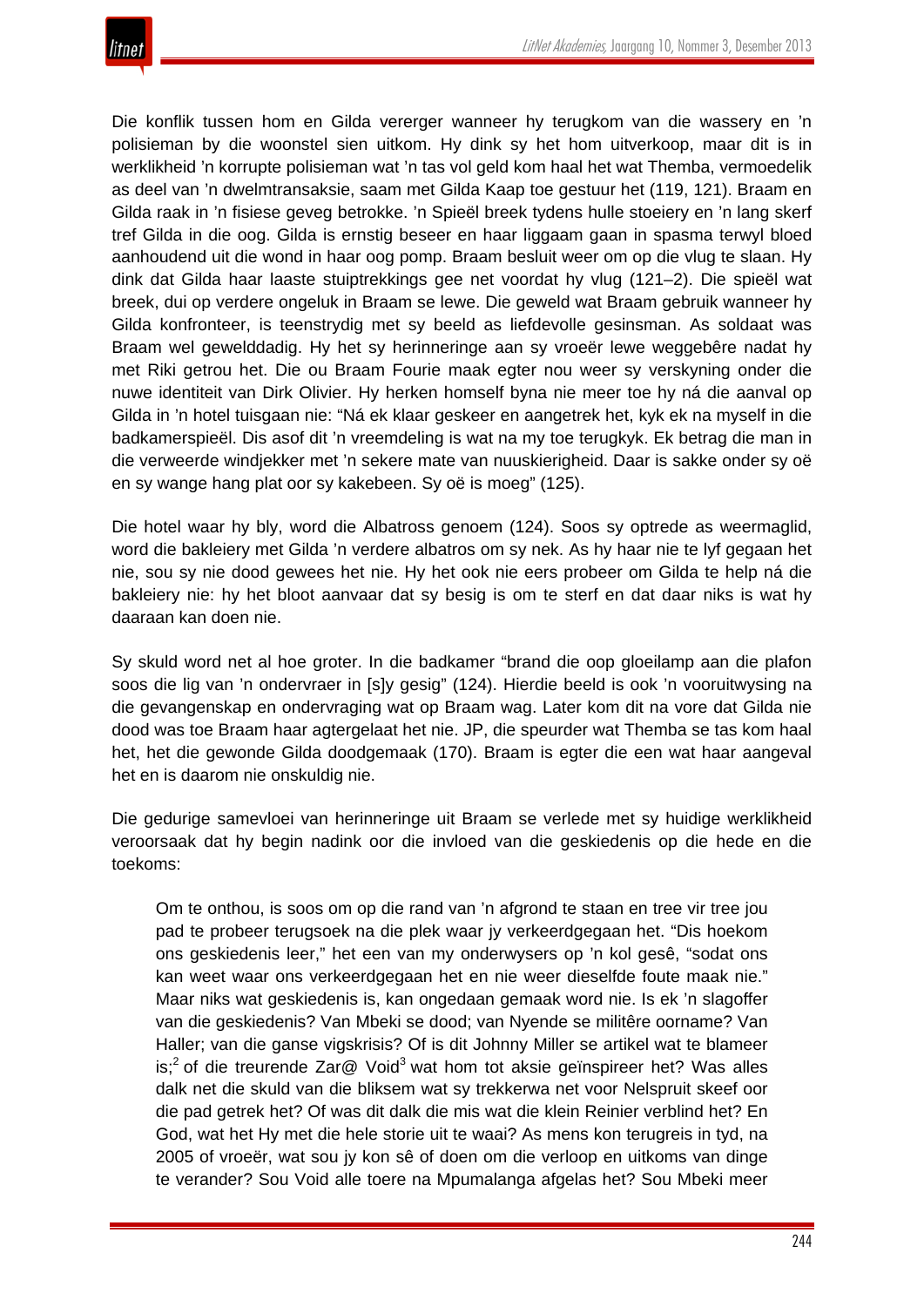

aandag aan die vigskrisis gegee het? Sou dit dinge verander het, of is alles maar net los stroompies wat bloot met ander paaie langs na die see sou vloei; ander kluite grond sou saamsleur in onstuitbare alluviale patrone? (123–4)

Braam aanvaar op hierdie stadium nog nie aanspreeklikheid vir sy dade in die verlede nie (106). Hy gaan egter deur die eerste stap van bewustheid van die protagonis van die distopiese ruimte deurdat hy kies om te onthou. Om te onthou, is 'n belangrike element in die politieke, utopiese proses van verandering, aksie en bemagtiging, deurdat die herkonstruering van die verlede die hede en toekoms vorm (Baccolini 2003:122). Soos hier bo aangetoon, begin hy ook te let op die skakel tussen die verlede, die hede en die toekoms.

Braam gaan terug na die woonstel in Seepunt waar hy en Gilda tuisgegaan het om Themba se kontakbesonderhede in die hande te probeer kry (125). Hy word voorgelê en in hegtenis geneem deur JP, dieselfde polisieman wat Themba se tas by Gilda kom haal het (127–30).

Dit is tydens sy gevangenskap in Seepunt en die Nuwe Overbergse Sentrum vir Rehabilitasie dat hy werklik begin om sy verlede te gebruik om sin te skep binne die distopie.

## **5. Die distopie van die tronk**

Volgens Woods (2007:133) is tronkliteratuur 'n bepalende genre binne Afrika-literatuur van die tweede helfte van die 20ste eeu. In Suid-Afrika het hierdie genre grotendeels betrekking op gevangenskap tydens apartheid:

Situated almost as a sub-genre within this body of African imprisonment narratives is the vast range of writing that has emerged as a painful testimony to the barbarities of that singular institutionalised racist ideology of apartheid, and the accounts by political detainees incarcerated on Robben Island and other South African high-security prisons: this includes works by people such as Breyten Breytenbach, Dennis Brutus, Jeremy Cronin, Michael Dingake, Moses Dlamini, Ruth First, Bram Fischer, Denis Goldberg, Helen Joseph, Ahmed Kathrada, Mosiuoa Patrick Lekota, Hugh Lewin, Mac Maharaj, Caesarina Kona Makhoere, Nelson Mandela, Govan Mbeki, Indres Naidoo, Lillian Ngoyi, Molefe Pheto and Albie Sachs. (Woods 2007:133)

In tronkliteratuur word kwessies rondom die konstruksie van die verlede, die voorstelling van die geskiedenis en die funksionering van geheue dikwels aangespreek. Binne die ruimte van die tronk word daar na die verlede teruggegryp as 'n verdedigingsmeganisme. Gevangenes roep egter ook die verlede op as 'n poging om redes te vind vir hulle eie gevangenskap en marteling. Hulle maak gebruik van die geskiedenis om die onderdrukkende regering se aksies te probeer rasionaliseer (Woods 2007:134).

Deur te verwys na die briewe wat Antonio Gramsci tydens sy gevangenskap geskryf het, wys Baccolini (2003:125) daarop dat die omstandighede van die distopiese burger nie veel van dié van 'n gevangene in 'n tronk verskil nie: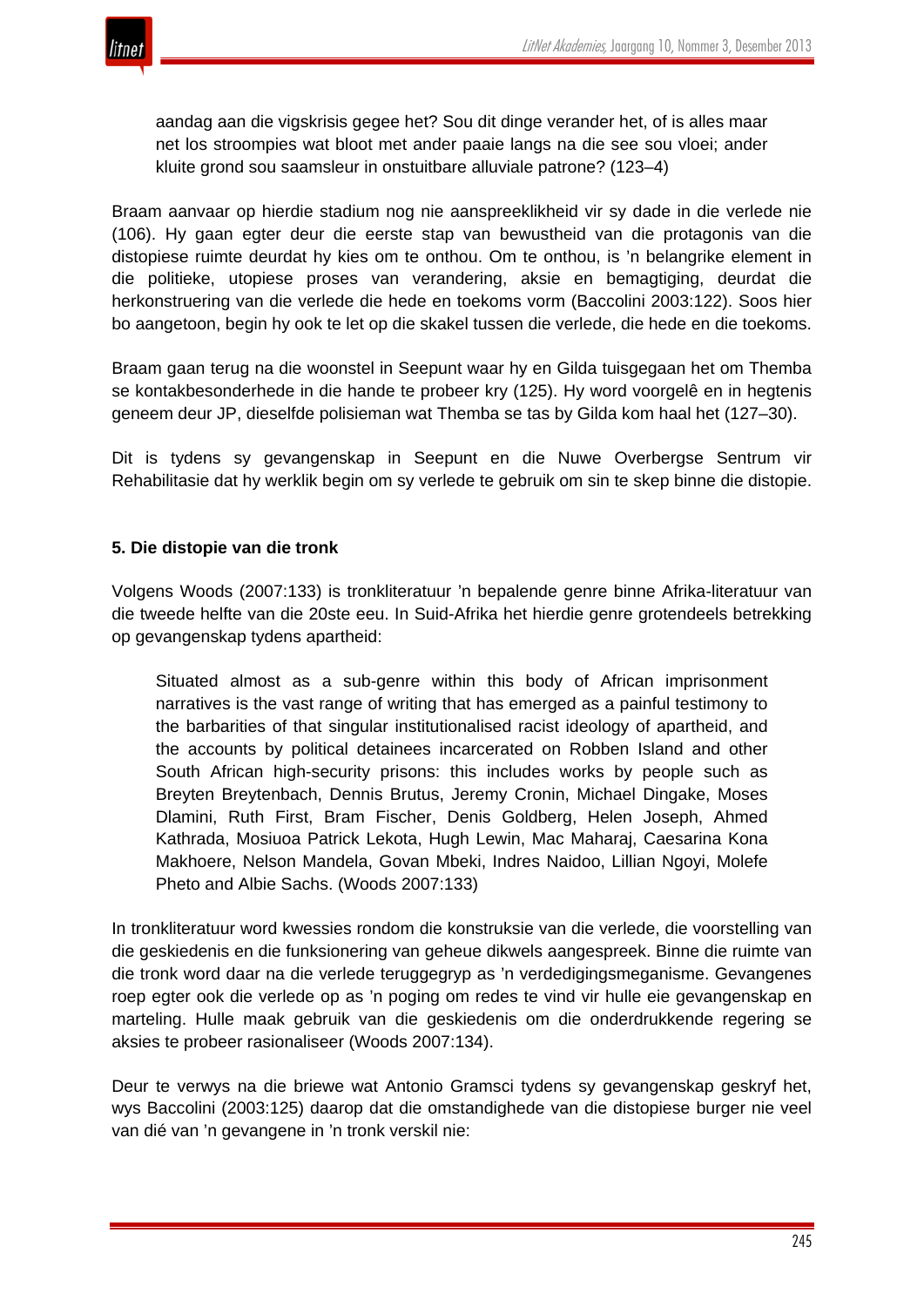

Memory and the past are such important parts of dystopia because, paraphrasing Antonio Gramsci, the conditions of the dystopian citizens are not so different from those of a prisoner, who, having no control over space nor over the present and the future, can reside only in the past.

In *Miskruier* bevind Braam hom nie slegs in 'n distopiese samelewing nie, maar hy word letterlik gevange geneem. Alhoewel Braam reeds vroeër aan sy verlede terugdink, is dit hoofsaaklik in die tronk waar hy die geskiedenis gebruik om sin te probeer skep in sy omstandighede. In die uitbeelding van die ruimte van die tronk word daar verder 'n verband tussen Suid-Afrika se apartheids- en koloniale verlede en postapartheid Suid-Afrika gelê.

#### *5.1 Aanhouding en verhoor: Seepunt*

Braam word aanvanklik aangehou in Seepunt, waarna hy na die Nuwe Overbergse Sentrum vir Rehabilitasie naby Swellendam verskuif word. Reeds tydens sy gevangenskap in Seepunt begin hy sy eie gevangenskap in verband te bring met die geskiedenis: "Eienaarskap, toe-eiening, gevangenskap, die Donker Gat. Wat het ons alles na hierdie Skiereiland gebring? Wat is die impak wat ons gemaak het?" (136). Braam begin steeds meer ag te slaan op die invloed van die geskiedenis op die huidige distopiese ruimte waarin hy hom bevind. Binne die aanhoudingsel is die rolle van die koloniale verlede egter nou omgeruil. Die een met mag is die groot, sterk swart gevangene Bongi. Hy is "die nuwe koloniseerder" en "nuwe verkragter". Braam, daarenteen, is die hulpelose en bang "sagte wit mannetjie" (132–3).

Sy medegevangenes is nie die enigstes wat 'n bedreiging vir hom inhou nie. Tydens sy aanhouding word hy na die martelkamer geneem deur JP en "sersant Vuil van Zyl":

Aan die onderpunt van die gang tussen die selle is daar nog 'n deur. Daaragter is 'n leë vertrek, met slegs een plastiekstoel in die middel daarvan. Onder die stoel glim die gevlekte sement in die somber lig van 'n kaal gloeilamp. Dit is hierheen wat ek gebring word. My hele lyf wil terugbeur, maar ek bly stap; laat myself voortstuur deur hul hande. (139)

Soos dikwels gebeur het met politieke gevangenes tydens apartheid, word Braam aanvanklik sonder verhoor aangehou en gemartel. Braam het self in die verlede deelgeneem aan die geweld teen vermeende politieke misdadigers of toegekyk hoe mense gemartel word. Nou is hy egter die een wat gemartel word. Hy vergelyk sy eie marteling met dit wat hy tydens sy weermagjare ervaar het: "Ek voel hoe die wind uit my fluit en hoor myself kreun. Die klank van seks" (140). As soldaat het hy toegekyk hoe 'n Zoeloe-hoofman se twee seuns gemartel word: "Die geluide van iemand wat gemartel word. Dis sulke siek, nat houe en kreune – soos seks" (22). Vroeg in die roman is daar dus 'n vooruitwysing na Braam se eie marteling later in die roman. Braam ervaar dieselfde tipe pyn wat die seuns ervaar het. Waar hy vroeër wel simpatie met hulle gehad het en die gebeurtenis hom ontstel het, bereik hy 'n hoër vlak van bewustheid en verantwoordelikheid: hy weet nou presies waardeur die seuns gegaan het.

Hy bring ook sy marteling in verband met die koloniale verlede. Sersant van Zyl is berug vir haar genadelose en onkonvensionele martelmetodes. Sy is "'n harde bruin vroutjie" wat as 'n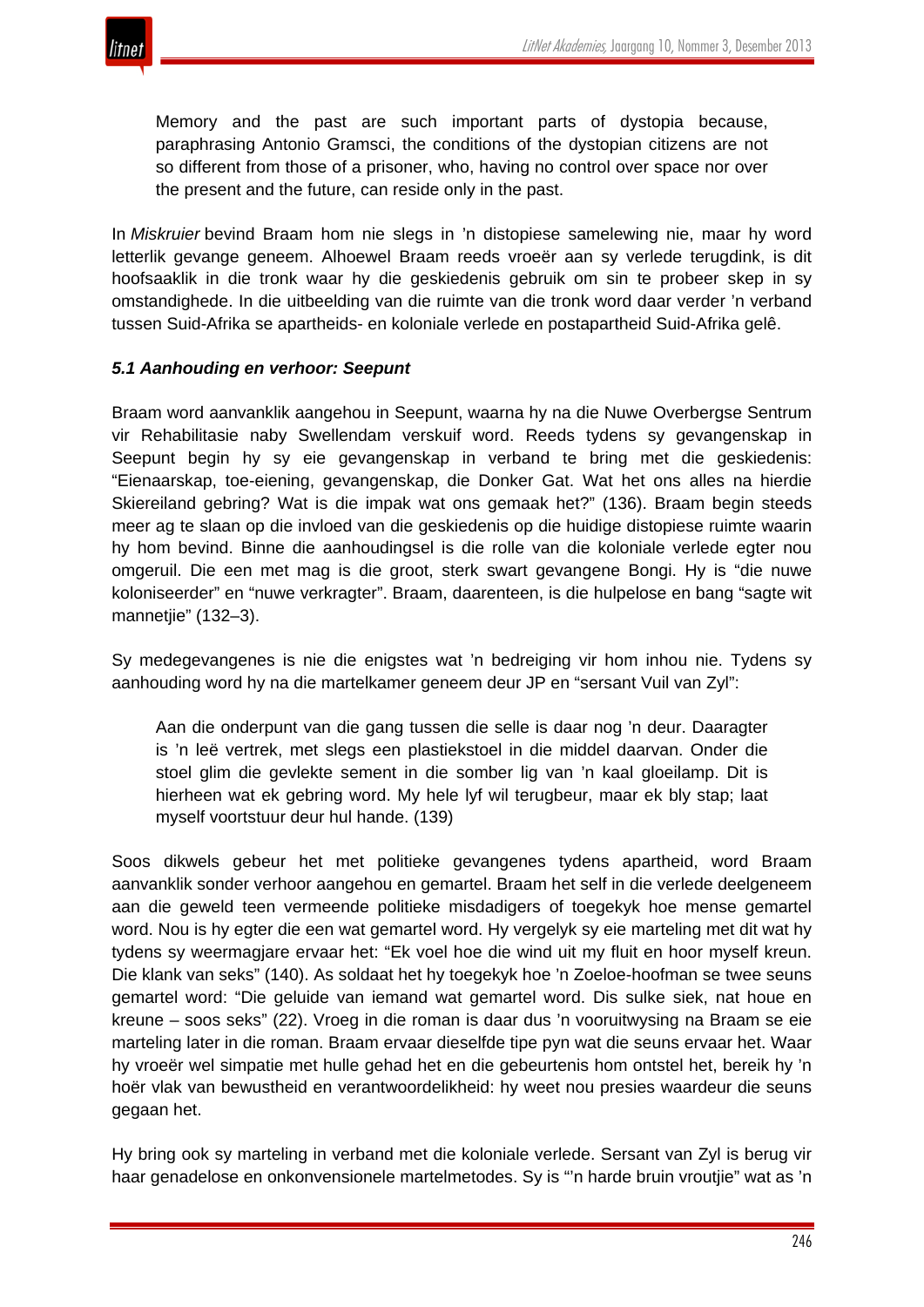produk van die koloniale geskiedenis beskryf word: "Haar voorgeslagte is deur Hollandse matrose, vryburgers en klipharde boere genaai. Daar is vermurwende hout, rum, seewater, damwater, krom wingerdstompe en wyn in haar bloed" (138).

Volgens Braam is die distopiese hede waarin hy hom bevind, dus die gevolg van die aksies van die verlede. Baccolini (2003:122–7) wys daarop dat individuele morele verantwoordelikheid en bewustheid in die kritiese distopiese roman tot moontlike individuele en kollektiewe aksie en verset lei. Die individu vind sy of haar plek in die historiese konteks, en ontwikkel 'n manier om in die hede te leef en terselfdertyd die toekoms te bou. Tydens sy gevangenskap in Seepunt begin Braam al hoe meer bewus te raak van die skakel tussen die geskiedenis en die huidige distopie. Braam vind sy plek in wat hy "die bigger scheme of things" of "god se verhaal" noem. Hy is die miskruier en nie die held nie, maar hy besef dat die rol wat hy speel, nie noodwendig onbelangrik is nie: "Wanneer ek bid, vertoë aan God rig, sou dit dalk nét so nutteloos wees as wat 'n karakter in 'n manuskrip die skrywer om verlossing, om 'n beter bedeling vra? Die storie is tog leeg sonder lyding, intrige en moeisame groei – die ontknoping van die karakter" (136–7).

Waar Braam vroeër nie verantwoordelikheid aanvaar het vir sy verlede nie, of nostalgies was daaroor, begin hy nou die sin van sy huidige omstandighede in die geskiedenis te soek.

## *5.2 Die Nuwe Overbergse Sentrum vir Rehabilitasie*

Die pad na Swellendam is dieselfde pad wat Braam as kind saam met sy gesin gery het om langs die see vakansie te gaan hou (152). Tydens een van hulle vakansies sien Braam vir die eerste keer die tronk en die gevangenes aan die ander kant van die draad raak (225–6).

Die beeld van die gevangenes bly Braam by:

Ek het deur die agterruit probeer kyk of ek hulle nog kon sien, maar hulle was weg en het bloot in my gedagtes nog daar onder die grys middaglig bly staan. Deesdae dink ek gereeld aan daardie dag. Miskien was daar iets in my wat toe al geweet het dat ek ook so langs die draad sal staan en kyk na motoriste en die wêreld wat verbygaan – 'n wêreld wat niks meer van jou weet nie. (226)

Braam is nou self aan die ander kant van die draad. Tog beskou hy homself nie as 'n slagoffer nie, maar plaas sy ervaringe binne die konteks van die geskiedenis:

Is dit hier, in hierdie plek, wonder ek, dat die finale paaiemente van die sondes van die vaders betaal sal word? Is dit hier waar alles wat geneem is met die nodige rente weer opgeëis sal word? Hoe ver in die geskiedenis moet 'n mens teruggaan om eienaarskap, die prys, die skuld te bepaal? En hoe ver tot in die toekoms om die finale afrekening te bewerkstellig. Miskien, dink ek, is dit soos die beweging van die see – 'n ewige getywisseling van iets vir iets. (158)

'n Voorbeeld van die "sondes van die vaders" waaraan Braam terugdink, is die uitwissing van 'n Xhosa-stam deur sy oupa Joris en die ander boere in die omgewing van Ugie in die Oos-Kaap. Die Xhosas het elke jaar, volgens oupa Joris, hulle beeste gesteel. Braam se oupa en die ander boere het op 'n dag bymekaargekom en die hele stam, insluitend die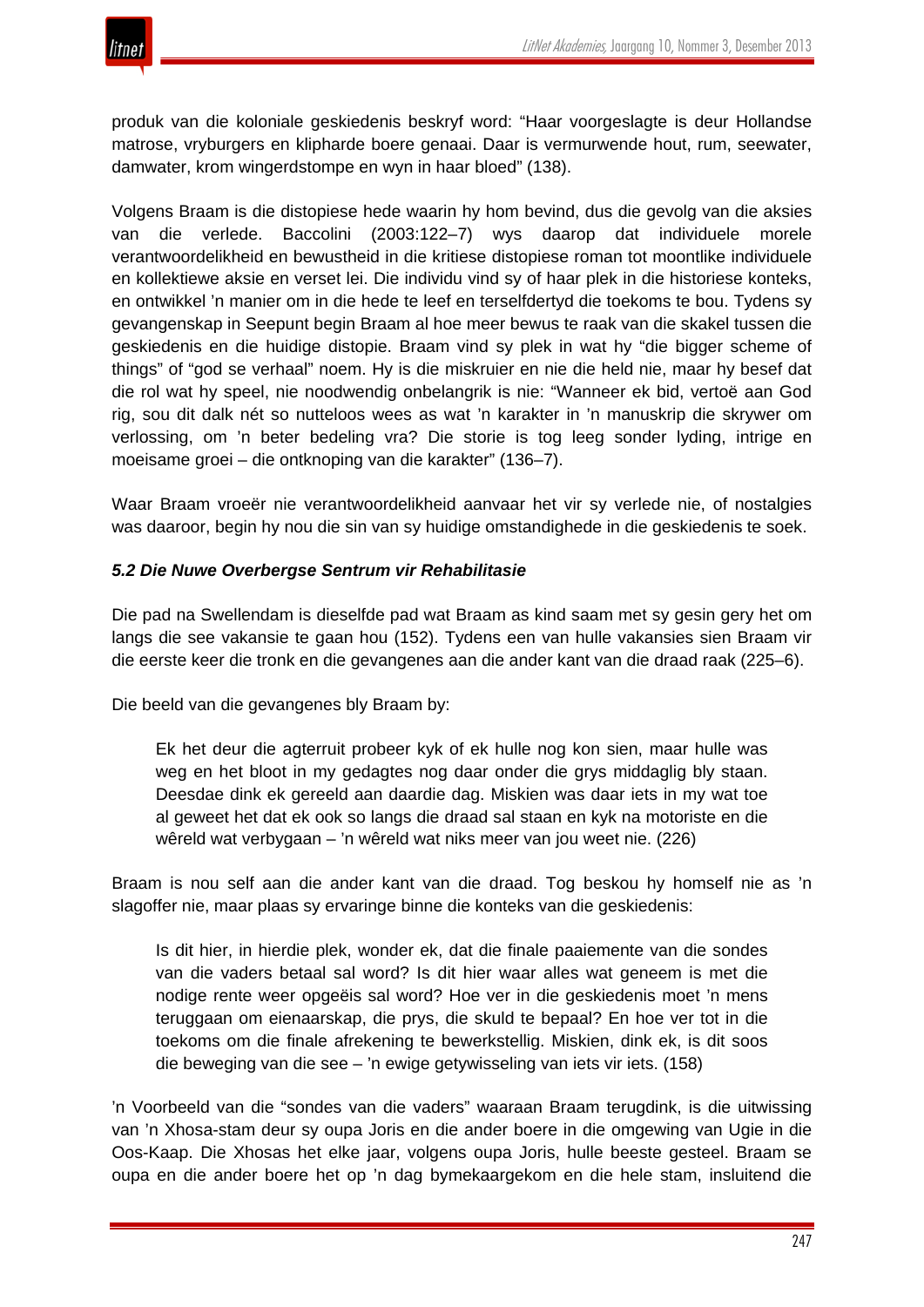

vrouens en kinders, doodgeskiet. Volgens Braam is dit "'n deel van die geskiedenis waaroor [sy] familie nie maklik praat nie". Die boere het ook aan mekaar belowe om nooit weer oor die insident te praat nie, maar hulle "geheim" het tog later uitgekom (156–8). Hierdeur word daar gewys op die gevaar daarvan om die geskiedenis te verbloem. 'n Samelewing wat geen herinnering aan en erkenning en geheue van die verlede het nie, het geen hoop vir die toekoms nie, deurdat daar nie ag geslaan word op die stilgemaakte geskiedenis van die onderdrukte, gemarginaliseerde en onteiende groepe nie (Baccolini 2003:119). Oupa Joris was nie bereid om verantwoordelikheid vir sy dade te aanvaar nie. Hy het geen berou oor sy aksies gehad nie. Sommige van die mans het gehuil na die skietery op die stam, maar nie oupa Joris nie. Hy vergelyk die slagting van die stam met 'n springbokjag.

Die onregte van die verlede kan egter nie vir ewig onderdruk word nie. Oupa Joris se skuld word dus oorgedra aan sy nageslagte. Braam besef dat hy betaal vir die sondes van sy voorgeslagte, want "alles soek na balans":

Daar is geen oomblik wat in isolasie plaasvind nie. Elke oomblik het 'n toekoms wat gevrees word of waarna uitgesien kan word. Elke oomblik het 'n verlede, 'n geskiedenis wat stig, wat kennis dra, patrone versamel en trauma skep. Suid-Afrika van 1948, 'n produk van Suid-Afrika 1914, die tyd van Jopie Fourie, en dit, op sy beurt, 'n produk van 1902, die bevrydingstryd teen die kolonialisme van Brittanje. Oorloë, rebellies, 'n opeis van grond, 'n terugeis van grond – 'n soeke na balans; die oorskryding van grense. (156)

In die Nuwe Overbergse Sentrum vir Rehabilitasie word "niemand [...] op hul eie naam genoem nie" (154). Braam het reeds sy identiteit verloor, deurdat hy nou as Dirk Olivier bekend staan, maar in die tronk vind 'n verdere verwydering van sy identiteit plaas. Die tronkbewaarders se bynaam vir Braam is "die boertjie" (225). Die tronkbewaarders wat Braam leer ken, se byname verwys almal na vryheidsvegters tydens die struggle: "Nelson" (Nelson Mandela), "Walter" (Walter Sisulu), "Govan" (Govan Mbeki) en "Oliver" (Oliver Tambo) (154, 224). Die wag Nelson se persoonlikheid word ook in verband gebring met Nelson Mandela. Nelson is die een wat vir Braam water bring wanneer hy later deur Captain Walter in die martelhok geplaas word. Volgens Braam het "Nelson 'n hart" (223).

Anders as in die apartheidsjare is hierdie figure nou diegene met mag en nie die onderdruktes nie. Braam as wit man is nou die een wat vervolg word. Die rolle wat nou omgeruil word, kan ook as 'n waarskuwing beskou word. Die nuwe leiers in die toekomstige Suid-Afrika wat in *Miskruier* uitgebeeld word, is, soos die apartheidsheersers, skuldig aan magsvergrype. Die verwysing na eertydse struggle-vegters wys verder dat daar sprake is van 'n nuwe struggle teen die onregte wat in postapartheid Suid-Afrika gepleeg word.

Braam aanvaar nie sy gevangenskap nie, maar word 'n nuwe struggle-vegter, deurdat hy probeer om uit die tronk te ontsnap. Saam met een van sy medegevangenes, Springbok, vind hy 'n stormwaterpyp waardeur hulle moontlik kan ontsnap. Tydens hierdie ontdekking word die miskruier vir Braam 'n simbool van hoop en vryheid: "Eers toe ek die miskruier sien wat al met die slykstrook van die pyp dieper die aarde in beweeg, verstaan ek hoekom hy lag en maak my oë toe. Alles voel skielik koel rondom my" (189).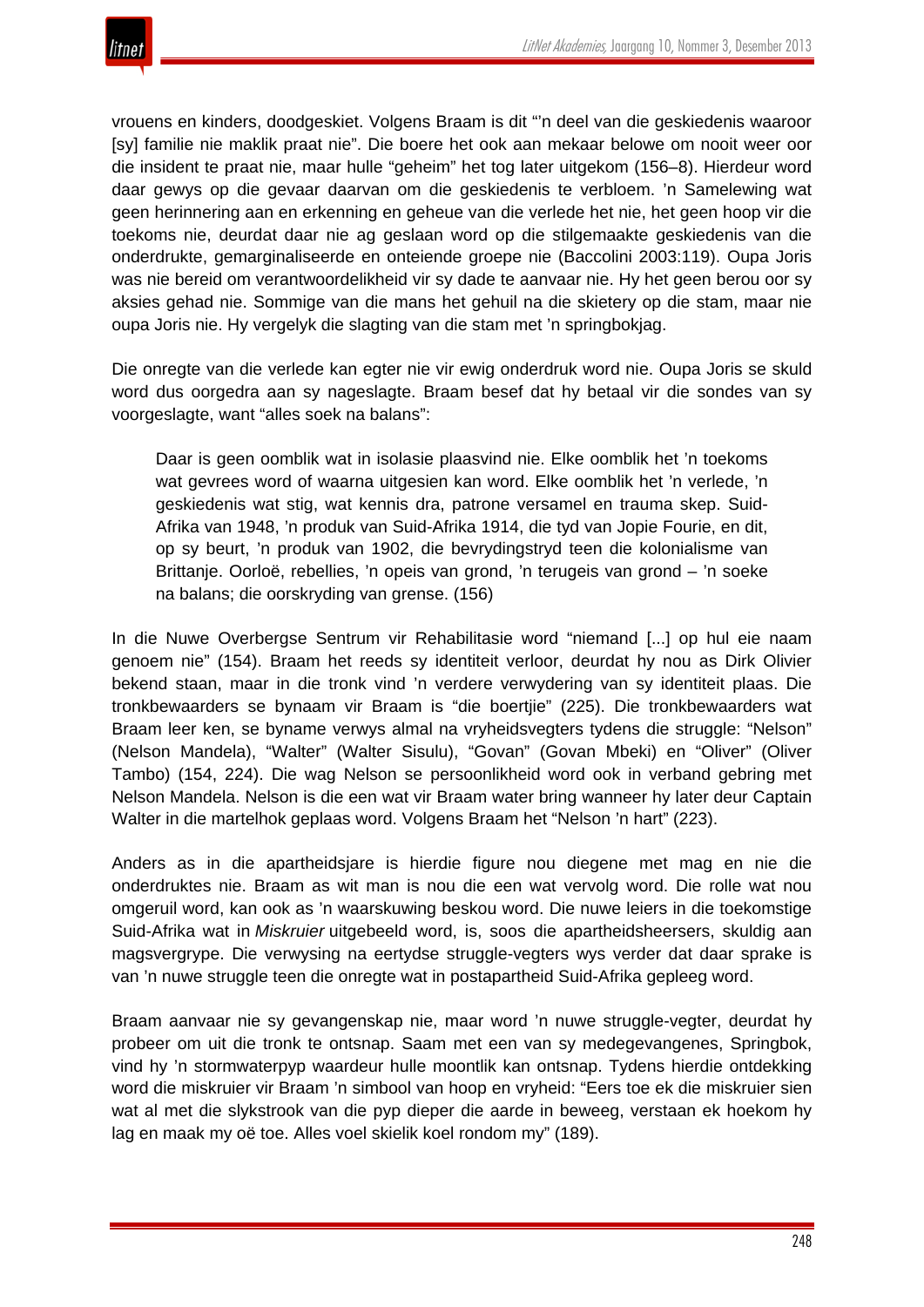

Die ontsnappingsplan ontwikkel verder as Themba vir Braam laat weet dat hy hom wil help om te ontsnap (190). Braam ontmoet die aand vir Zola, Themba se kontak in die tronk, buite die barakke om die plan te bespreek. Die tronkbewaarder, Captain Walter, vang hom buite die barakke nadat hy vir Zola ontmoet het. As Captain Walter vir Braam begin slaan, dink Braam terug aan die marteling van die Zoeloe-seuns wat hy in die weermag aanskou het: "'Nee, nee', hoor ek my eie stem, 'hou op,' maar die houe bly neerreën. Dis soos seks, onthou ek hoe ek die marteling van die twee Zoeloe-seuns in die Natalse Middellande aan Brandon beskryf het – sulke siek, nat, klapgeluide" (192).

Die herinnering dui daarop dat Braam die gevolge aanvaar van wat hy en die ander troepe in die verlede gedoen het. Die vergelyking van Braam met lede van die struggle dui ook daarop dat hy nou die een is wat in opstand is. Soos die Zoeloe-seuns tydens die apartheidsjare, is hy in verset teen die onderdrukking van die huidige bestel. Captain Walter kry dit nie reg om Braam se verset te onderdruk nie. Ná die aanval word hy in die tronk se siekeboeg opgeneem. Van sy hare word weggeskeer om die wonde op sy kop te behandel. Onder die afgeskeerde hare kom sy natuurlike haarkleur deur. Braam besef dat hy "in 'n stadium weer soos Braam Fourie gaan lyk" (194). Hierin is 'n brokkie hoop dat hy eendag weer na sy normale lewe sal kan terugkeer.

Sy versetaksie word versterk deurdat hy saam met die vriende wat hy in die tronk gemaak het, Springbok en Denzel, in kollektiewe verset gaan. Die ontsnappingsplan is nie die enigste hoop wat daar vir Braam en die ander gevangenes bestaan nie. Dit lyk asof daar ook hoop vir Suid-Afrika as 'n geheel is: "Daar het die dag 'n gerug ontstaan dat Naledi Pandor 'n groep uitgeweke ministers gelei het om die VN toe te spreek. Daar is 'n kans dat die VN kan ingryp. Daar is hoop" (196). Dit is wel net 'n gerug, maar dit bied aan Braam, Springbok en Denzel 'n rede om te ontsnap. Dinge kan beter raak in die buitewêreld. Hulle gaan voort met die ontsnapping. As gevolg van die reën wat die vorige dae geval het, is die stormwaterpyp egter vol water. Braam en Springbok kom weg, maar Denzel verdrink (208, 217).

Die miskruier was daar toe Springbok en Braam die pyp ontdek het. Die dag van die ontsnapping sien Braam weer die miskruier:

Bokant my spook 'n miskruier: al skoppend en stoeiend rol hy die son deur die broosblou hemele – stoot hy hom soos 'n bol mis voor hom uit. Die reuk van kompos hang swaar in my neusholtes. Ek sukkel om asem te kry. Die miskruier beur vorentoe en verskroei tot 'n swart moesie op die gloeiende wang van die son. Die moesie groei en word groter en die son verbruin, verswart, verskrompel en verduister tot 'n droë bolletjie stront. (217)

Soos genoem, koppel Beukes (2006:233) die motief van die miskruier aan Braam se obsessie met die verlede. Hy beskou die beeld van die miskruier wat "'n droë bolletjie stront" in die roman rondstoot as "leeg". Ook Hambidge (2005:11) heg 'n negatiewe konnotasie aan die beeld van die miskruier in die roman: "Die verteller is die miskruier wat ontsnap. Hy is die een wat nie van die onwelriekende mis van sy waarnemings kan wegkom nie." Braam beskou ook die miskruier as die teenpool van die held in die samelewing (136; vgl. Beukes 2006:233).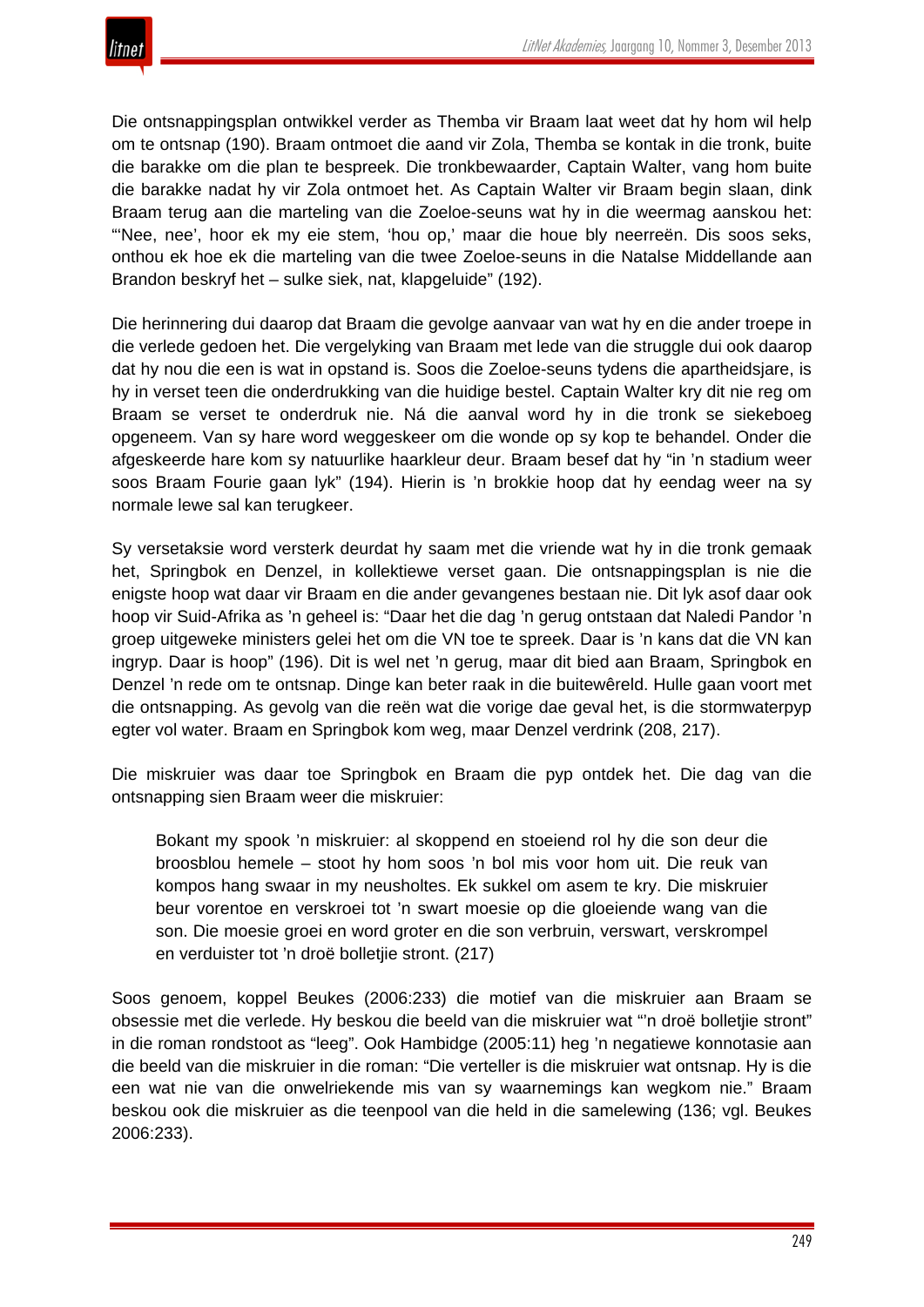

As 'n kritiese distopiese protagonis benadeel Braam se bemoeienis met die verlede hom egter nie; dit bemagtig hom in sy verset.

Aan die einde van die roman is daar verder 'n duidelike skakel tussen die miskruier-motief in *Miskruier* en die heilige kewer van die antieke Egiptenare, die skarabee. Binne die Egiptiese mitologie is die miskruier 'n simbool van vernuwing en hergeboorte:

In the Ancient Egyptian transformational (funerary texts), the deceased, identified with *Auser* (Osiris) passed through analogous stages in the night of the underworld and was reborn as a new *Re* (Ra), in his form of *Khepri* (the scarab beetle) in the morning […]. The scarab is the symbol of the transforming quality of the sun, the light that becomes out of darkness. (Gadalla 2003:105)

Vir Braam lyk dit asof 'n vlieënde miskruier die son "stoeiend deur die broosblou hemele rol" (217). Die songod, Ra, word dikwels voorgestel as 'n groot, swart miskruier wat in die sonboot sit en die sonskyf aanrol (Gadalla 2003:105). Binne die Egiptiese konteks dui hierdie beeld op die gang van die son: die siklus van lewe, dood, transformasie en herlewing. Dit is 'n beeld van hoop. Die skarabee as songod "sterf" elke aand deurdat die son ondergaan, maar elke oggend herleef dit met die sonsopkoms. Dié beeld versterk dus die element van hoop van die kritiese distopie in *Miskruier*.

Die ontsnapping is vir Braam soos 'n nuwe lewe en dui op hoop vir die toekoms. Springbok en Braam bereik die plaas van Giel, Themba se kontak. Hulle kry by hom 'n voertuig wat hulle kan gebruik om Themba by sy vragmotor te ontmoet (219). Die voortvlugtendes word egter in 'n padblokkade gevang. Themba se vragmotor slaan aan die brand toe hy deur die blokkade probeer ry. Hy sterf in die vlamme (221–2). Die kollektiewe verset word onderdruk deurdat die ontsnapping misluk.

Die volgende hoofstuk begin met Braam wat aangehou word in 'n martelhok. Aanvanklik kom dit voor asof hy in die hok is as straf vir die ontsnapping. Dit word dan duidelik dat dit slegs een van vele kere is dat Braam in die hok beland (226). Hy en Springbok het nie hulle verset gestaak na die mislukte ontsnappingspoging nie, maar probeer gereeld om te ontsnap of om ander gevangenes te help om te ontsnap (226). Wanneer Braam in die hok is, maak Captain Walter seker daarvan dat hy weet dat hy as wit man nou in die posisie is waarin gevangenes tydens apartheid was. Captain Walter is nou die een in beheer: "'Ah, hy kan geleer word,' sê Walter en ek kan hoor hoe hy klik-klik-klik sy tong klap. 'Nelson, my comrade, die wit baas sê weer Captain. Dit lyk my ons kan hom leer'" (224). In die hok gebruik Braam sy geheue op 'n nuwe manier. Hy laat nie toe dat Captain Walter hom onderkry nie, maar gebruik gedagtes oor sy verlede as 'n oorlewingsmeganisme:

Vanaand kom hulle my haal en dan gaan Walter sy wraak neem. Dan gaan hy my knou, met alles wat hy het, want ek het hom seergemaak. Ek maak my oë toe en is weer 'n kind met vakansie op 'n wit strand in Afrika. Die branders is sterk en sleep my waar hulle wil. Ek proe die sout op my lippe terwyl my longe soek na asem. Dan rol die brander my oor sandbanke, verder weg van die land. Ek voel nog een keer die son op my boarm en gee myself dan oor aan die stroom. (227)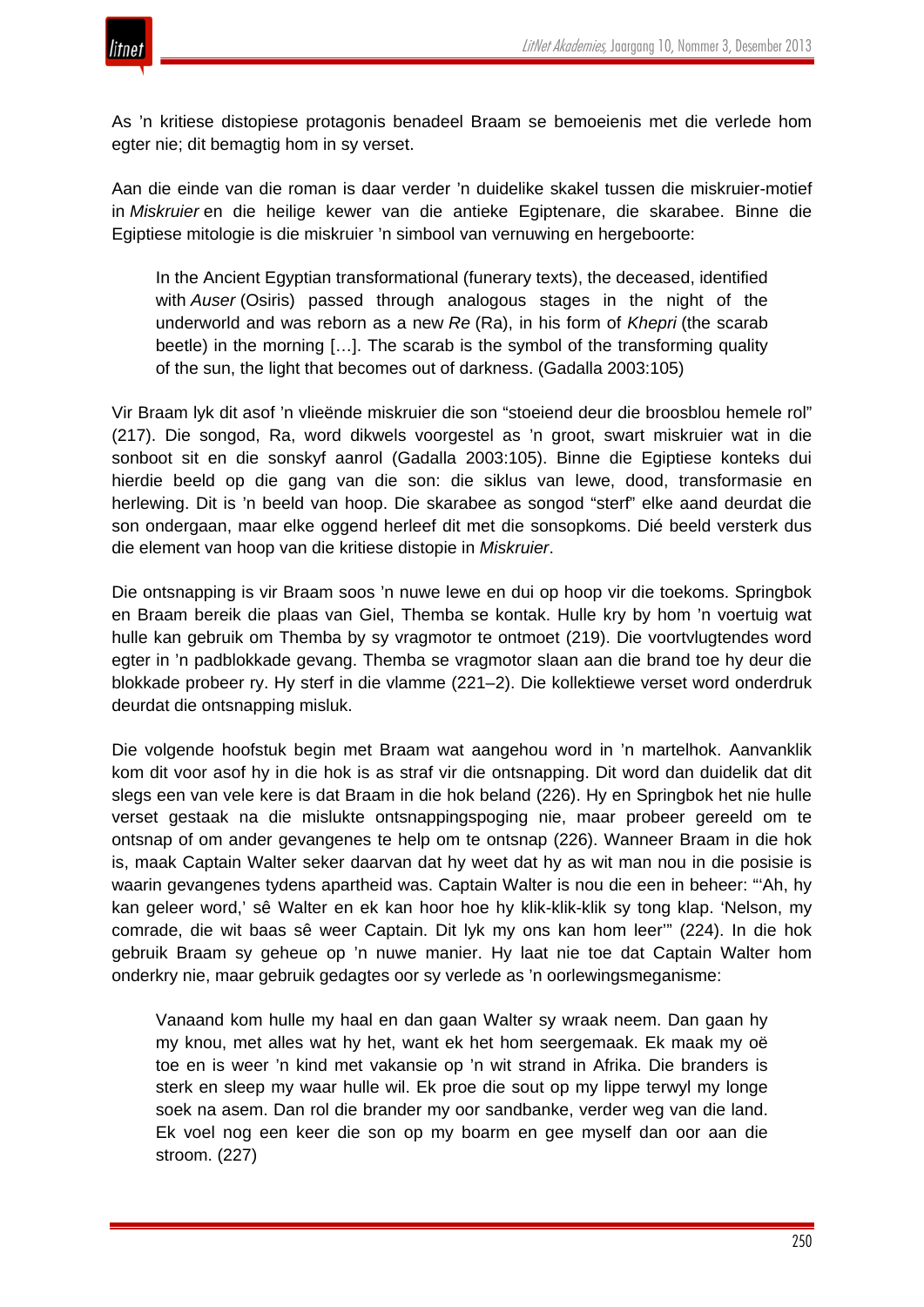

Braam het vroeër in Themba se huis hierdie tipe nostalgiese herinneringe gebruik om van die werklikheid te ontsnap (84, 88–9). In die hok gebruik hy dit ook om te ontsnap, maar die doel daarvan is nie om sy omstandighede te ignoreer nie. Hy gebruik dit om die aanslae van Captain Walter te verduur en nie moed op te gee nie. Die herinneringe is daarom nie, soos in die klassieke distopie, regressief van aard nie. Soos in die geval van die kritiese distopiese protagonis, bemagtig dit hom om voort te gaan met sy verset. Die einde van die roman suggereer ook dat daar steeds hoop by Braam bestaan:

In my gedagtes kyk ek verby die draadomheining. My oë volg die pad wat deur die groen heuwels slinger tot by die see. Ek trek my asem tot diep in my bors. "God is groot! Prys Hom!" roep ek. Nyamezela, Nhlanhla, weeskind van Themba Molelefe. Nyamezela, Theuns. Nyamezela, Albert. Nyamezela, Marietjie. Nyamezela, my vrou. Ek kyk af na die lyne op my gebarste handpalms en maak my oë toe. "Your room is ready for you, sir," sê John, die butler, terwyl hy die slaapkamerdeur vir my oophou. Ek knyp my oë nog stywer toe. Ek is te bang om die toekoms te voorspel. (228)<sup>4</sup>

Braam het nie net vir homself hoop nie, maar ook vir die ander mense in sy lewe. As kind leer Braam se oupa vir hom die Xhosa-woord *nyamezela*: "Ek ken daai woord – dit beteken 'vasbyt'" (91). Dit is ook die woord wat Themba aan Nhlanhla sê wanneer die kind huil toe Braam vertrek (91). Volgens Pharos (2005:73) beteken *nyamezela* die volgende: "verdra, verduur; volhard; geduldig wees". Die gerugte dat omstandighede in die land kan verander, beteken dat daar moontlik 'n toekoms vir Braam en sy gesin en die ander inwoners van Suid-Afrika is: hulle moet net uithou. Soos in die kritiese distopie is daar dus 'n brokkie hoop dat die distopiese omstandighede oorkom kan word.

Beukes (2006:234) verwys spesifiek na die Bybelse beelde in die slot en interpreteer die einde van die roman soos volg:

Ook is Dirk se slotwoorde voordat hy na sy "gebarste handpalms" (byna soos Christus se deurboorde hande!) kyk, Bybels: "God is groot! Prys Hom!" (228) Dirk is 'n tipe Abraham wanneer hy simbolies na die beloofde land kyk voordat hy mag ingaan: "In my gedagtes kyk ek verby die draadomheining. My oë volg die pad wat deur die groen heuwels slinger tot by die see. Ek trek my asem tot diep in my bors." (228) Hierdie laaste toneel kan as 'n hoopvolle einde gelees word sou die Bybelse metaforiek en simboliek as interpretasiesleutel gebruik word. Dirk of (Ab)Bra(h)am sien die beloofde land en vind sy Verlosser. Sy lyding word 'n daad tot bevryding. Tog is dit asof die leser huiwer voor die apokaliptiese raamwerk. Hierdie toekomsrealiteit (*sic*!) is té gemaak en meesleurend gewelddadig geskets. Is die hopeloosheid van 'n ontgogelde werklikheid die enigste hoop op voortbestaan volgens Botha se perspektief? Die drol se voortrol is 'n slotindruk van leegheid, want dink Dirk "Ek is te bang om die toekoms te voorspel." (228)

As *Miskruier* as 'n kritiese distopiese teks gelees word, is Braam se hoop egter nie "leeg" soos wat Beukes beweer nie. Geluk is nie noodwendig die toestand van die inwoner van die kritiese distopie nie, maar eerder bewustheid en verantwoordelikheid (Baccolini 2003:130).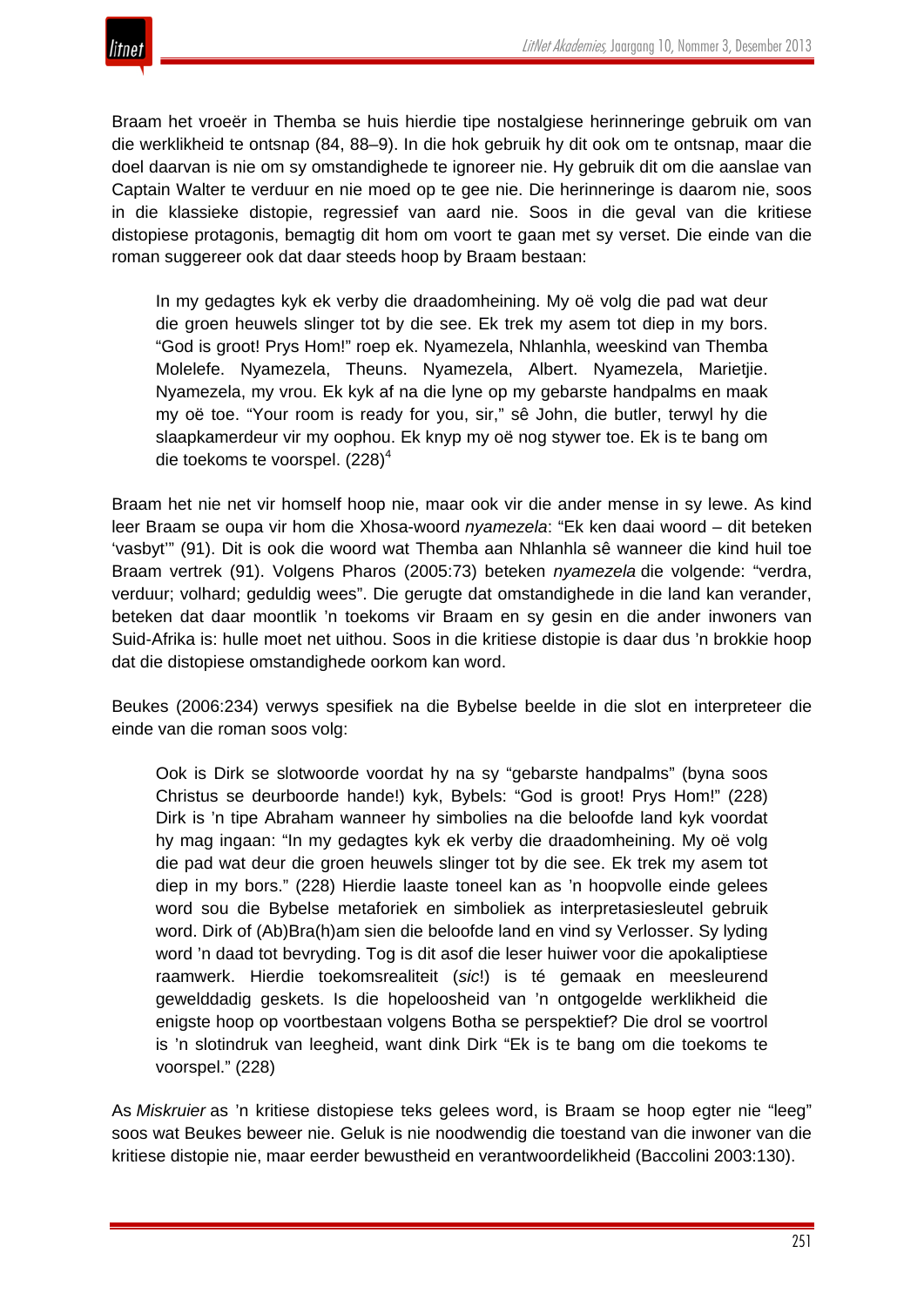'n Gevoel van berou en verspeelde kanse gaan gepaard met die bewustheid en kennis wat die protagonis bekom. Daarom word die kritiese distopie dikwels nie gekenmerk deur 'n kompenserende en vertroostende gelukkige einde nie, maar deur 'n oop einde wat die protagonis van die kritiese distopie te staan laat kom voor sy of haar keuses en verantwoordelikhede (Baccolini 2003:130). Braam ontwikkel van 'n karakter wat homself probeer verontskuldig van sy dade in die verlede tot die tipiese protagonis van die kritiese distopie wat aanspreeklikheid aanvaar vir sy aandeel in die distopiese hede.

Alhoewel Beukes (2006:234) die einde van die roman as sonder hoop beskou, wys hy daarop dat sommige lesers wel die hoop wat met die Bybelse apokalips geassosieer word, hierin kan sien. Anders as in die geval van die Bybelse apokalips, wag Braam egter nie op 'n goddelike mag om hom te red nie. Hy gaan aanhoudend in verset teen sy omstandighede. Die wonde is op Braam se eie hande en hy is sy eie verlosser.

Die laaste sin van die roman skakel met die gegewe van *Miskruier* as "'n spookstorie" en 'n waarskuwing: "Ek is te bang om die toekoms te voorspel" (228). Dit kan as 'n aanduiding beskou word dat *Miskruier* 'n werk van fiksie is wat nie as 'n voorspelling van die toekoms dien nie, maar eerder as 'n waarskuwing oor wat die ergste is wat kan gebeur as omstandighede in die hede geïgnoreer word. Die verwysings na die koloniale verlede en die apartheidsjare in die roman dui daarop dat daar ag geslaan moet word op die geskiedenis om 'n distopiese toekoms te voorkom.

# **6. Gevolgtrekking**

In *Miskruier* speel die Suid-Afrikaanse geskiedenis 'n sentrale rol in die uitbeelding van die distopiese ruimtes van die stad en die tronk, asook in die hoofkarakter Braam se ervaring van die distopie. In die toekomstige Suid-Afrika wat in die roman uitgebeeld word, word inwoners streng deur die diktator Nyende beheer. Die werklike regeerders van die distopiese ruimte is egter misdadigers soos Themba Molelefe. Die ruimte van die stad word gekenmerk deur stedelike verval, onsekerheid en geweld. Dit kan as kommentaar beskou word op die toenemende wetteloosheid in postapartheid Suid-Afrika.

Braam is 'n tipiese kritiese distopiese karakter, deurdat hy deur die loop van die roman al hoe meer konstruktief met sy verlede omgaan. Aanvanklik gebruik hy sy herinneringe om sy aksies te regverdig of om van sy omstandighede te ontsnap. As hy in hegtenis geneem word, begin hy egter die geskiedenis te gebruik om binne die distopie sin te skep. Hy aanvaar ook aanspreeklikheid vir sy dade in die verlede. Op hierdie wyse bemagtig hy hom vir sy verset.

In die roman word Suid-Afrika se apartheids- en koloniale geskiedenis direk met die toekomstige Suid-Afrika wat uitgebeeld word, in verband gebring. Dit dui daarop dat die distopiese toekoms in 'n groot mate veroorsaak is deur aksies in die verlede. In *Miskruier* word die onregte van die apartheids- en koloniale verlede herhaal, deurdat die nuwe maghebbers ook skuldig is aan die misbruik van mag. Op hierdie wyse dien dit as 'n waarskuwing oor die ergste wat kan gebeur as probleme in postkoloniale Afrika nie aangespreek word nie.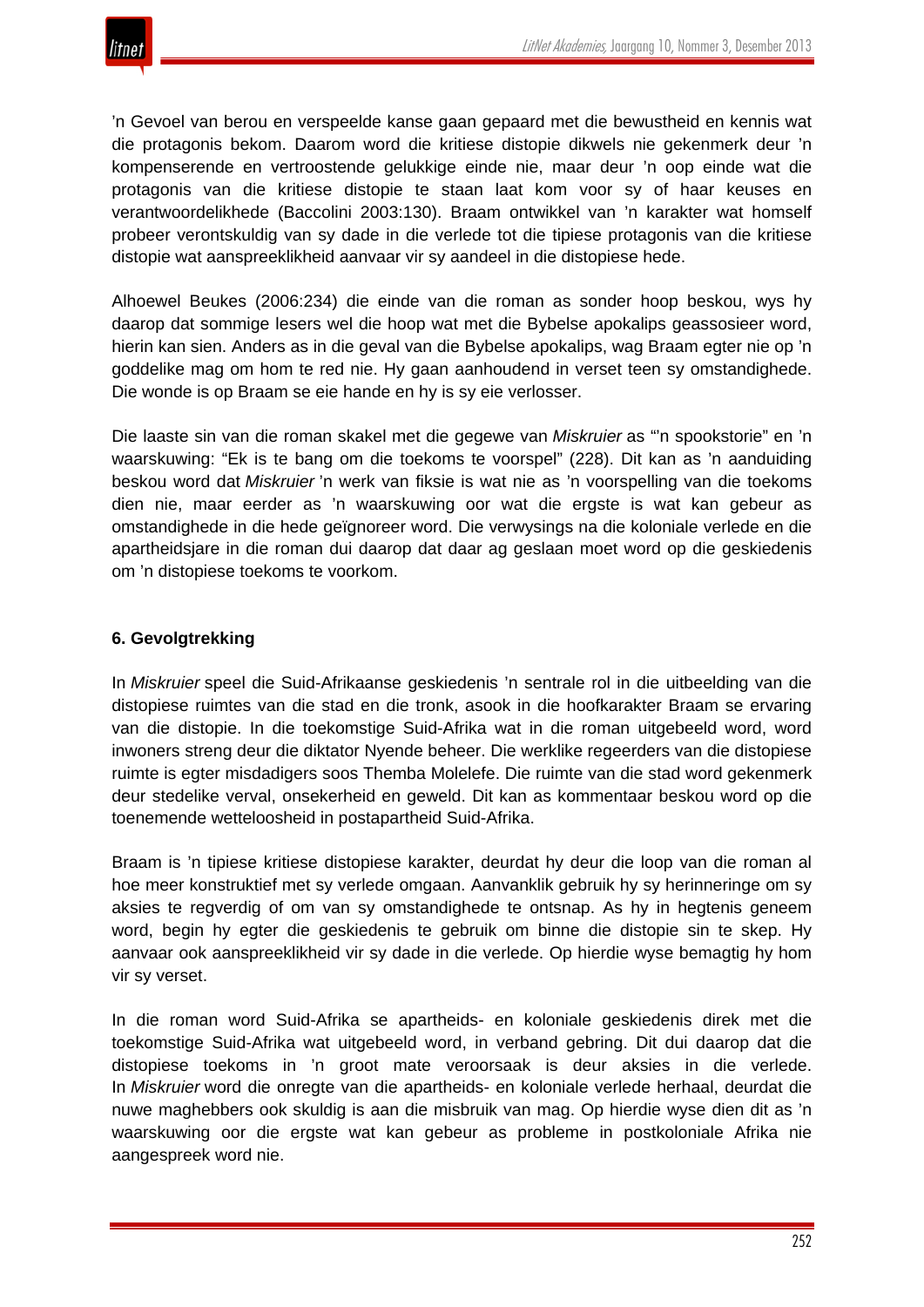

*Miskruier* kan verder as 'n kritiese distopiese roman beskou word omdat daar steeds hoop teenwoordig is in die oop einde. Braam vind nie 'n uitweg nie, maar hy hou vol met sy verset. Sy geestelike en emosionele aftakeling en die verlies van sy identiteit kan gekoppel word aan die beeld van die miskruier in die Egiptiese mitologie wat elke aand sterwe en dan elke oggend weer gebore word as die son.

## **Bibliografie**

Abrahams, F. 2002. Nuwe SA loop deur in Huis Gavok. *Rapport*, 13 Januarie, bl. 17.

Ashcroft, B. 2009. Remembering the future: utopianism in African literature. *Textual Practice*, 23(5):703–22.

Baccolini, R. 2003. "A useful knowledge of the present is rooted in the past": Memory and historical reconciliation in Ursula K. Le Guin's *The Telling*. In Baccolini en Moylan (reds.) 2003.

Baccolini, R. en T. Moylan. 2003. Introduction. Dystopia and histories. In Baccolini en Moylan (reds.) 2003.

Baccolini, R. en T. Moylan (reds.). 2003. *Dark horizons. Science fiction and the dystopian imagination*. New York en Londen: Routledge.

Barendse, J. 2012. Geskiedenis, geheue, verantwoordelikheid en versoening in P.J. Haasbroek se distopiese roman, *Oemkontoe van die nasie* (2001). *Stilet,* 24(1):1–18.

—. 2013. Distopiese toekomsromans in die Afrikaanse literatuur ná 1999. Ongepubliseerde PhD-proefskrif, Universiteit Stellenbosch.

Beukes, M. 2006. Miskruier. *Tydskrif vir Letterkunde,* 43(2):232–4.

Botha, J. 2005. *Miskruier*. Kaapstad: Human & Rousseau.

Brümmer, W. 2005. Miskruier in Woolworths. *Beeld*, 12 November, bl. 11.

Cilliers, C. 2006. Miskruier "baanbrekend". Boek ontstel, maar troos ook. *Volksblad*, 16 Januarie, bl. 6.

Claeys, G. (red.). 2010. *The Cambridge companion to utopian literature*. Cambridge, New York: Cambridge University Press.

Fouché, J. 2005. 'n Resensie van Jaco Botha se eerste roman, *Miskruier*. LitNet. http://www.oulitnet.co.za/bazaar/miskruier.asp (19 Januarie 2010 geraadpleeg).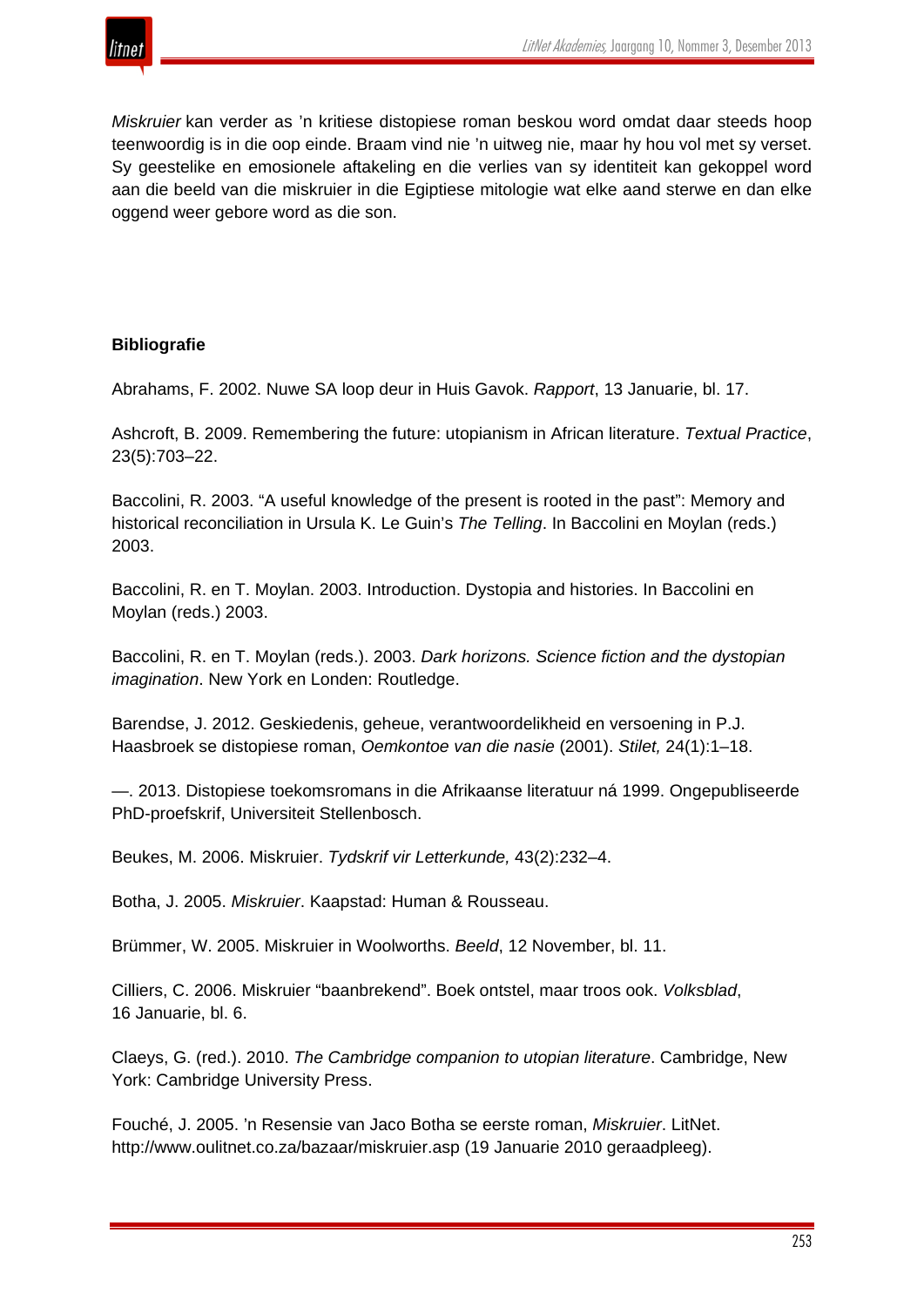

Gadalla, M. 2003 [2001]. *Egyptian divinities: The all who are the one*. Greensboro: Tehuti Research Foundation.

Geoghegan, V. 1990. Remembering the Future. *Utopian Studies*, 1(2):52–68.

Graham, S. 2009. *South African literature after the Truth Commission: Mapping loss*. Scottsville: University of KwaZulu-Natal Press.

Haasbroek, P.J. 2001. *Oemkontoe van die nasie*. Pretoria: Protea Boekhuis.

Halper, T. en D. Muzzio. 2007. Hobbes in the City: Urban dystopias in American movies. *The Journal of American Cultures*, 30(4):379–90.

Hambidge, J. 2005. Onthutsende toekomsroman. *Die Burger*, 10 Oktober, bl. 11.

Kannemeyer, J.C. 2005. *Die Afrikaanse literatuur 1652*–*2004*. Kaapstad: Human & Rousseau.

Loots, S. 2005. SPOOK storie. *Rapport*, 25 September, bl. 4.

John, P. 2005. Verfrissend ontgogelend. *Beeld*, 31 Oktober, bl.19.

Odendal, F.F. en R.H. Gouws (reds.). 2005 [2000]. *Verklarende handwoordeboek van die Afrikaanse taal*. Midrand: Perskor.

Orwell, G. 1984 [1949]. *Nineteen Eighty-Four*. Oxford: Clarendon Press.

Pharos. 2005. *Afrikaans-Xhosa / Xhosa-Afrikaans Woordeboek*. Kaapstad: Pharos.

Röth, J.F. 2011. *Horrelpoot* (2006) van Eben Venter as apokaliptiese roman: 'n Intertekstuele studie. Ongepubliseerde MA-verhandeling, Nelson Mandela Metropolitaanse Universiteit.

Sargent, L.T. 1994. The three faces of utopianism revisited. *Utopian Studies*, 5(1):1–37.

Vieira, F. 2010. The concept of utopia. In Claeys (red.) 2010.

Visagie, A. 2009. *Horrelpoot* (2006) van Eben Venter: 'n Verkenning van die grense tussen utopie en distopie. *Stilet*, 21(2):52–68.

Woods, T. 2007. *African pasts: Memory and history in African literatures*. Manchester, New York: Manchester University Press.